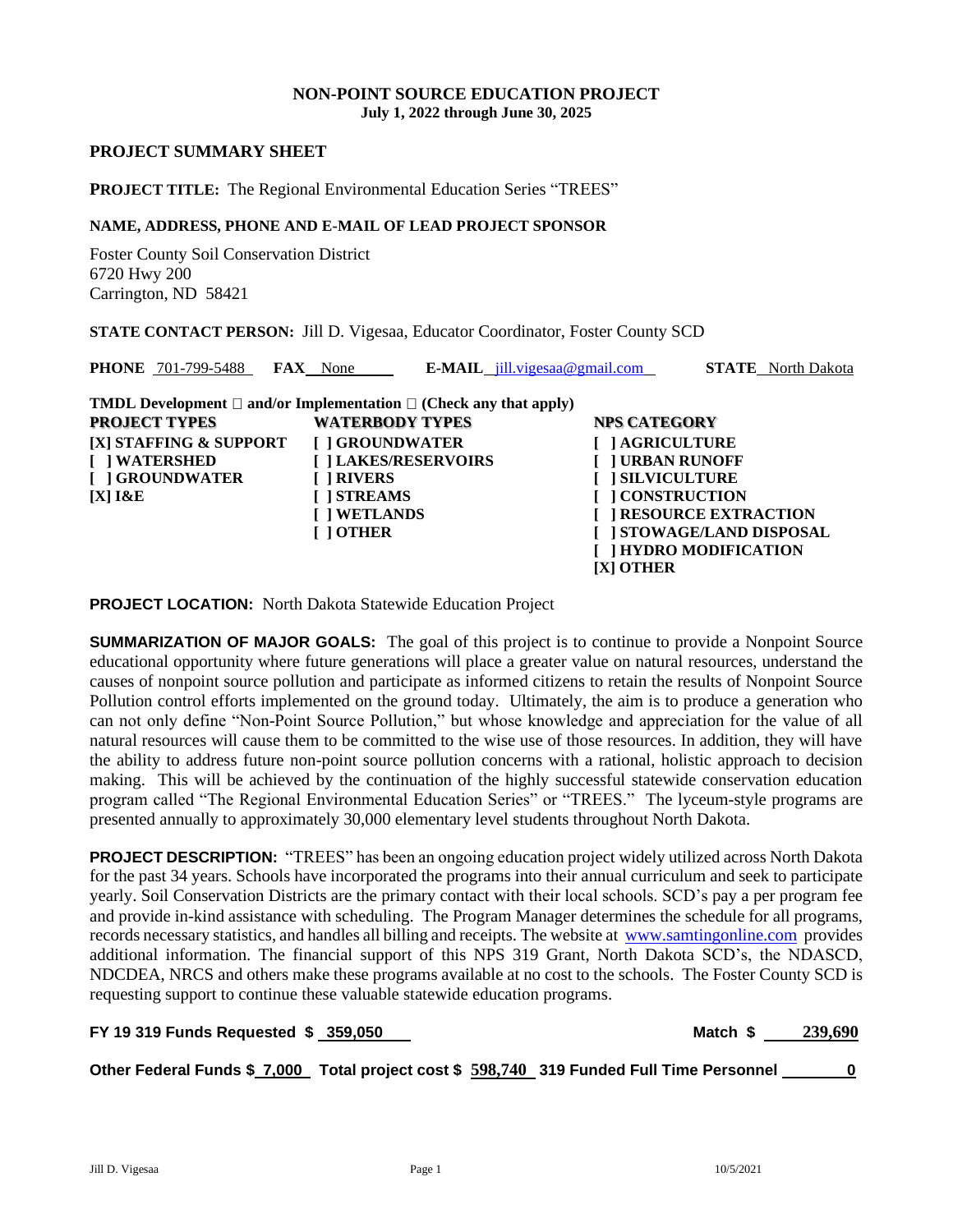#### **2.0 STATEMENT OF NEED**

**2.1** Water quality issues are one of the main priorities for Soil Conservation Districts in North Dakota. The impacts of water quality concerns are a vital part of the goals of conservation programs. The Foster County SCD recognizes that to retain any lasting results in conservation efforts implemented today, those efforts *must* be coupled with the education of future generations. The future generation will then have the understanding they need to retain Best Management Practices on the land and make informed decisions that will continue to preserve and protect our natural resources. It is to this end that the Foster County SCD designed and continues to promote a non-point source pollution educational series entitled: The Regional Environmental Education Series.

This ongoing project, "TREES," is already a component of the North Dakota overall NPS I/E strategy. As stated in the North Dakota NPS Management Plan, delivery of a balanced information and education (I/E) program throughout the state is a critical component of the NPS Pollution Management Program. The NPS plan states that the primary purpose of the pollution education network is to "establish the knowledge base needed to ensure NPS pollution impacts are always considered by individuals involved in natural resource management, whether they are agricultural producers, consultants, engineers, homeowners, or federal/state/local agency personnel." NPS Watershed projects would have limited success if they only addressed NPS water movement, without consideration of soil use, plant and animal life present, human use, air quality, culture significance and financial needs. Similarly, an education program that only defines the concept of non-point source pollution would have limited value and success. NPS education must be addressed in a way that students not only understand the issue of water pollution but also develop an appreciation for their own personal responsibility in managing all our resources wisely.

The programs are designed to educate youth and adults, in an entertaining way, about environmental concerns that affect all members of society. The programs are unique lyceum-style presentations which incorporate character roles, acting, visual aids, educational materials, and audience participation to effectively educate about such issues as water quality, non-point source pollution, and the depletion of our natural resources. The programs are also an integral part of most Eco-Ed Programs, Water Quality Festivals and the Envirothon State competition.

It is very important that students have the opportunity to participate in the "TREES" series. Before students can begin to understand and define nonpoint source pollution, they must first learn that water is a limited natural resource and vital to life. They learn the water cycle and how humans utilize water. These concepts are addressed in Programs Ia and Ib for younger students and set the basis for the next programs in the series. Program II explores water quality through the perspective of the weasel family and the fact that humans need to be responsible for taking care of the land/water resources. Programs IIIa and b are fast action game shows that expose the students to many aspects of resource conservation and more specifically introduce them to Non-Point Source pollution and its definition. The final program to be introduced, Program IV is a perfect tie to the elementary curriculum with Lewis and Clark information presented as a tool to further reinforce to students the importance of caring for the land/water resources. Their fascination with Lewis and Clark encourages them to have the adventuresome spirit of being pioneers in protecting the land/water. It could be stated that 100 percent of each program is focused on water quality and NPS, since teaching students to value and care for water resources is the ultimate goal of the series. A more detailed description of program content is included in *Appendix C*.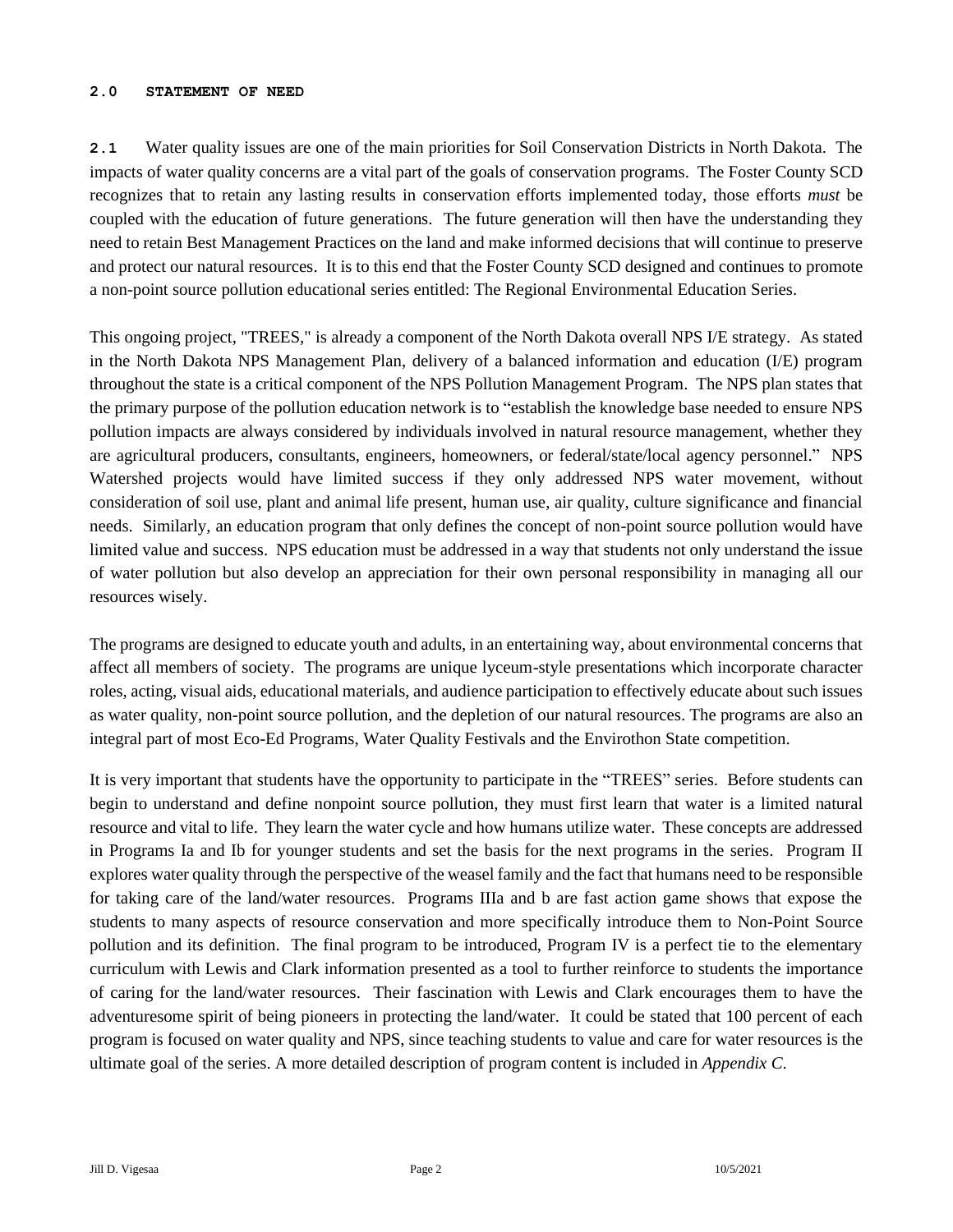It should be noted that the ability of "extra-curricular" type programs to be received in schools is being further limited with the focus on achievement and pressure to show student success on standardized testing. If programs do not tie to standards or common core requirements, schools are reluctant to take additional class time away from the students. It is also becoming more challenging to work around all the student testing times. Many of the schools are also frustrated by this but have continued to make an effort to fit in the Project "TREES" programs.

The rural nature of many North Dakota schools also makes access to programs that relate to natural resources and water quality limited. It is vital to them that this quality education opportunity continues to be offered. Comments such as one from Kathy Barnett, Principal at the Victor Solheim Elementary School in Bismarck are common. She writes in part, "*I can't tell you how much we appreciate having Tom Gibson come to our school each year to talk about history and conservation. He is such a talented speaker that he is one that we never miss including on our yearly schedule. His sense of humor, of course, is delightful but more importantly, he carries an important message that students of all ages can understand and transfer.*" Part of the success of these programs has been the approach to learning that the educational community supports. Some programs that are offered in the schools lack any tie to the class curriculum content for the grade level. Educators also realize the value and effectiveness of an approach to learning that addresses issues before the students every year. The "TREES" programs seek to present the educational information in a positive format. They not only teach some of the potential sources of NPS, but also emphasize the efforts to protect against such contamination occurring.

The Foster County SCD has a solid reputation for managing the program efficiently. They are involved in many aspects of education, with Project "TREES" being one of their most successful projects, impacting the entire state of North Dakota. The project is currently operating in its 28<sup>th</sup> year utilizing grant funds and the number of students reached by these programs each year is remarkable. With huge growth each year, the 2002-2003 grant year ended with a total of 590 programs being presented and over 41,000 participants! In recent years, with just one presenter (Tom Gibson) traveling the state, the maximum number of presentations has been limited to 500. With a total enrollment in ND schools of approximately 68,000 K-6 students, the number reached by the "TREES" programs in *one year* is over 60%. When the number of students that the program is reaching each year is compared to the total 319 NPS funds that have been expended for the program, the cost per student is approximately \$3.50. (*See Appendix B*)

The "TREES" programs are the *only* statewide lyceum-style presentations on topics such as water quality being offered in North Dakota. The "TREES" programs complement existing curriculum material offered by agencies such as NDSU Extension Service, the ND State Water Commission and the ND Forest Service as well as projects such as Food, Land & People, Eco-Ed, WET, WILD, and Project Learning Tree. The coordinator and presenter of "TREES" attend or assist in facilitating for these agencies as requested and encourage educators to follow-up their programs with complimentary conservation materials. To be efficient and informed on the many educational aspects of conservation, and because of the reputation of the "TREES" programs, the Program Manager, Jill Vigesaa, has been very active in many natural resource educational efforts. In 1984, a National Curriculum Development Committee, Project Food, Land & People appointed Vigesaa to their National Steering Committee. In 1997, Vigesaa was elected to serve as Secretary of that National Committee and continues that role to date. While serving on the national committee, Vigesaa has had the opportunity to share information on the success and content of the "TREES" NPS Education Project as well as become better educated in her role as program manager. In 1998 Vigesaa was appointed to serve on the state Ag in the Classroom Council. Vigesaa has served a very active role on this board in implementing FLP Workshops across the state as well as providing "TREES"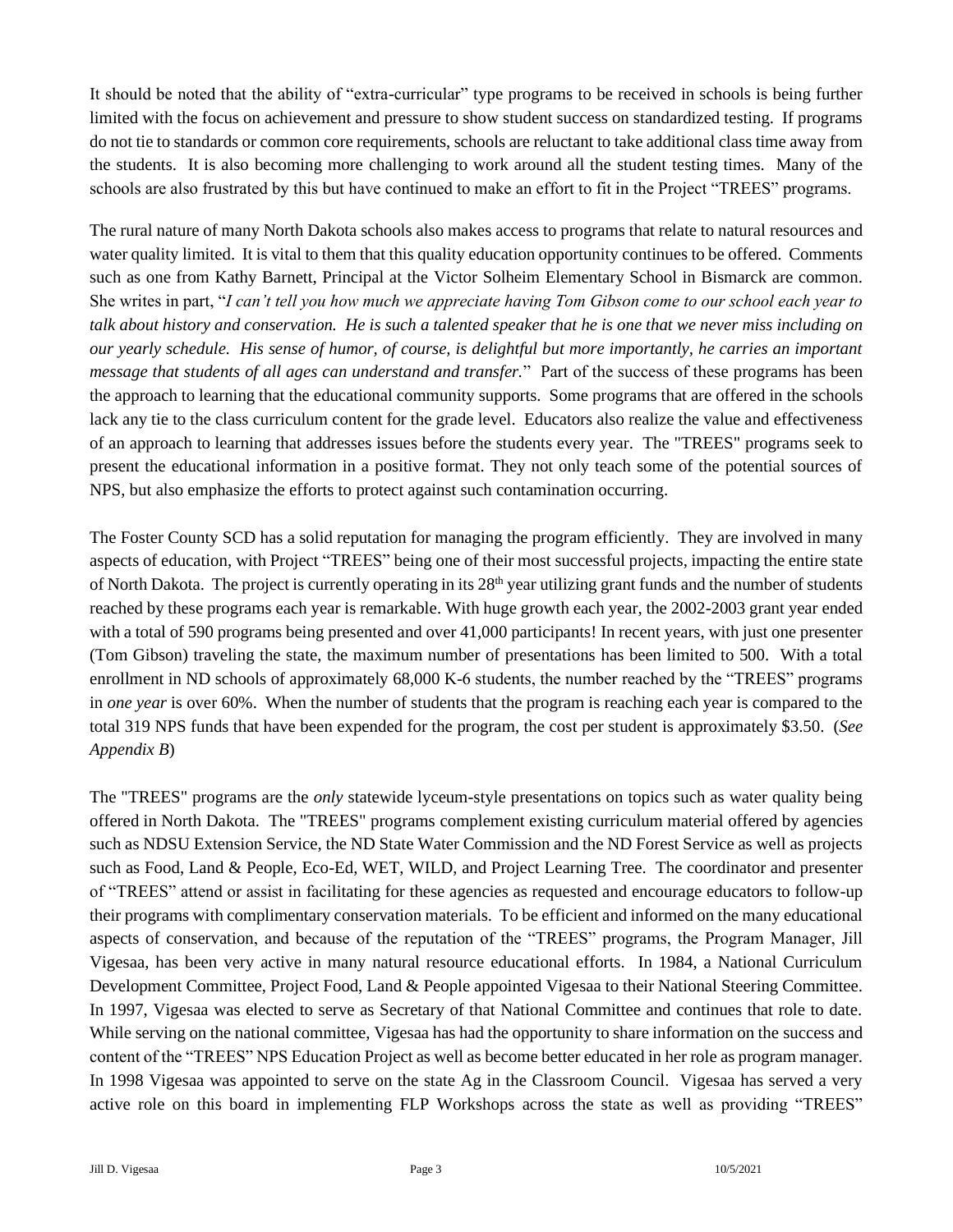presentations at these workshops. In 2010, Vigesaa was selected from nominations across the country to receive recognition as the "Agriculture Advocate of the Year" from the USDA Ag in the Classroom Consortium.

The "TREES" project has obtained a reputation in schools as a quality education project and one that the students have both enjoyed and benefited from participating in. In addition to being very successful in reaching students, the project has managed funding efficiently.

**2.2** The target audience for the presentations is based on the educational content of the program. Three programs, identified as Ia, Ib and IV, have content targeted for grades K-3. Programs IIIa, IIIb and IV are geared towards an audience of 4th-6th graders while Program II is suitable for any age audience. (See Appendix C for more complete descriptions) The average audience of students per program is about 60. The yearly total audience will therefore be dependent upon the funding level.

This project draws together the mutual concerns of Soil Conservation and the Clean Water Act. Many of the goals that Soil Conservation Districts are attempting to reach can be shown to have a direct correlation and positive impact on water quality. Increased residue on the land, a major educational emphasis of Soil Conservation, will reduce non-point source pollution as well as controlling erosion. Watershed Projects developed by local Soil Conservation Districts and funded through the NPS 319 Task Force continue to take shape across North Dakota. Foster County SCD has also worked with other 319 projects, including the Multi-County Pipestem Creek Watershed Project and the Kelly Creek Project. They understand that joint educational efforts are very beneficial for EPA and Soil Conservation Districts.

## **3.0 PROJECT DESCRIPTION**

**3.1** The Goal of Project "TREES" is to increase the awareness and understanding of non-point source pollution, natural resource conservation, and the relationships between land use and water quality, by providing quality education programs in the schools. The lyceum-style programs will be presented to approximately 20,000 students at 350 presentations in North Dakota each fiscal year from 2022-2025. Upon request, the programs are also offered virtually via Zoom Communications. Tom Gibson will be contracted by the Foster County SCD to present the programs and Jill Vigesaa will also be contracted as Program Manager.

## **3.2 PROJECT OBJECTIVES AND TASKS**

## *Objective I Design and Planning of Education Programs*

**Task 1** Secure necessary contract with presenter and Program Manager. Plan the educational content of the programs to be offered during the upcoming school year. Meet with NDDH NPS Program Staff as requested, to review programs.

## PRODUCT:

- Contract with Presenter
- Contract with Program Manager
- A minimum of six age appropriate programs targeted for the K-3 and 4-6 grade level students with options for K-12 and adult audiences.

## ESTIMATED COST PER YEAR:

- 319 Funding \$150/year
- Foster County SCD Board In-kind \$400/year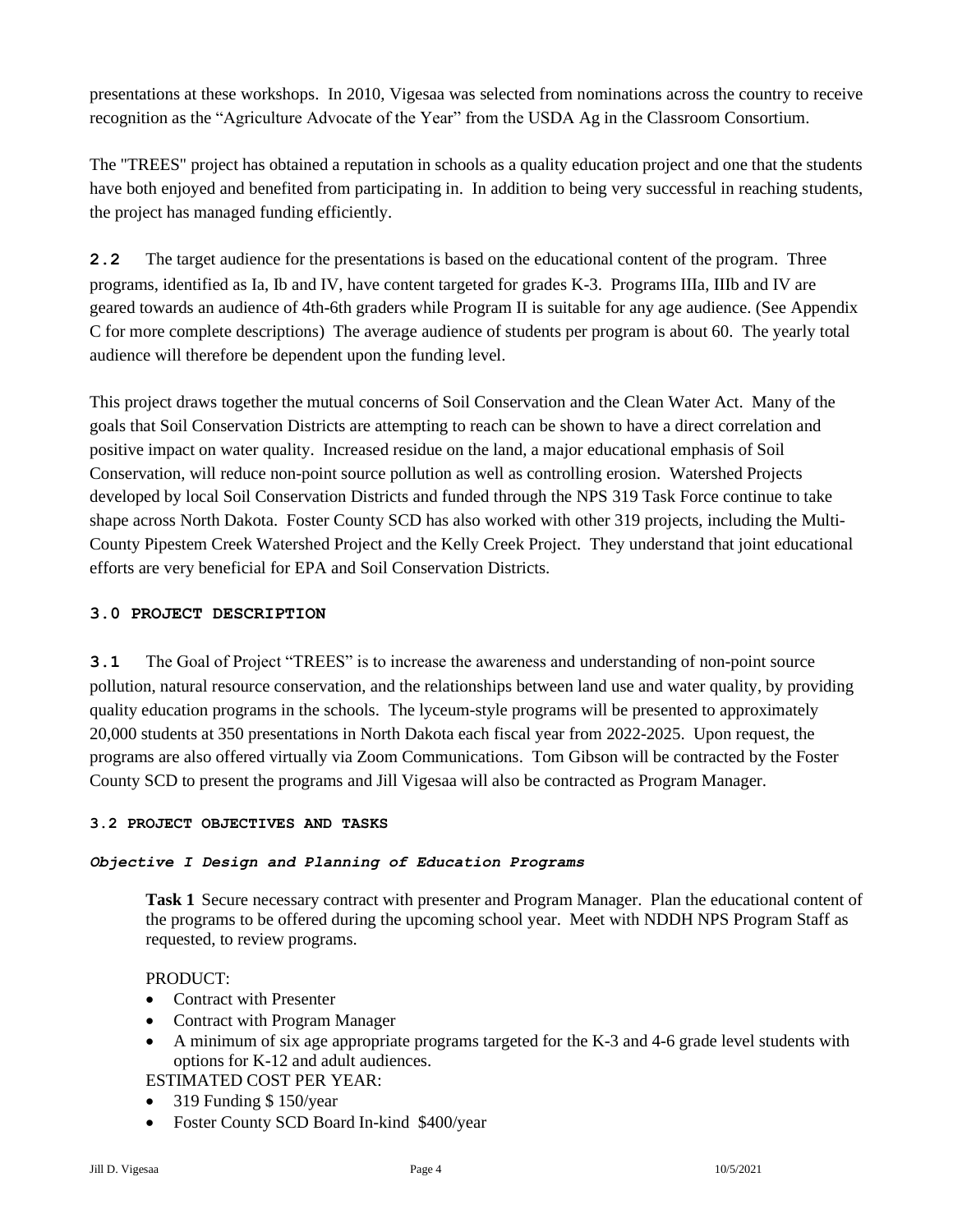**Task 2** Provide Website, Facebook and electronic information with updates on the Project "TREES" programs and contacts. Include credit line to identify EPA and North Dakota NPS Task Force sponsorship as identified in the EPA guidelines. Order any necessary educational materials.

## PRODUCT:

- Posts and emails to educational entities
- Education materials to support programs
- ESTIMATED COST PER YEAR:
- 319 Funding \$500/year
- In Kind Expense \$400/year
- NRCS Federal Funding \$1000

## *Objective II Dissemination of Information and Promotion*

**Task 3** Distribute an electronic newsletter to schools as requested. Utilize e-mail or phone to inform all Soil Conservation Districts of the procedures and cost to sponsor programs. Seek information regarding specific date requests from schools/districts. Have promotional display at the NDASCD Annual Meeting. Review and update website information as necessary. Seek additional funding opportunities.

## PRODUCT:

- Website Updated
- Information to all SCD's and elementary schools in North Dakota
- List of SCD's and schools ready to sponsor/host programs
- Display

## ESTIMATED COST PER YEAR:

- 319 Funding \$2000/year
- Cash Expense Website Support \$500/year
- In-kind Expense Office in Home & SCD's  $$7,200/year$

**Task 4** Based on requests received; coordinate the travel routes and presentation dates, make arrangement with contractor, and inform SCD's of their scheduling dates and programs to be presented.

## PRODUCT:

• Google calendars with up-to-date information regarding program locations, program choice, grade levels, day/time

ESTIMATED COST PER YEAR:

- 319 Funding  $$ 15,075/year$
- SCD In-kind Expense \$4,730/year
- Cash Expense NDASCD \$1,500/year

## *Objective III Presentation of Programs*

**Task 5** Contractor presents an average of 35-40 "TREES" programs per month throughout school year; as requested and as funding provides. These programs will be presented both in-person and virtual.

## PRODUCT:

- 35-40 presentations per month @ \$325 per program/per year
- Average 60 students per presentation ESTIMATED COST PER YEAR:
- 319 NPS Funding \$58,000/year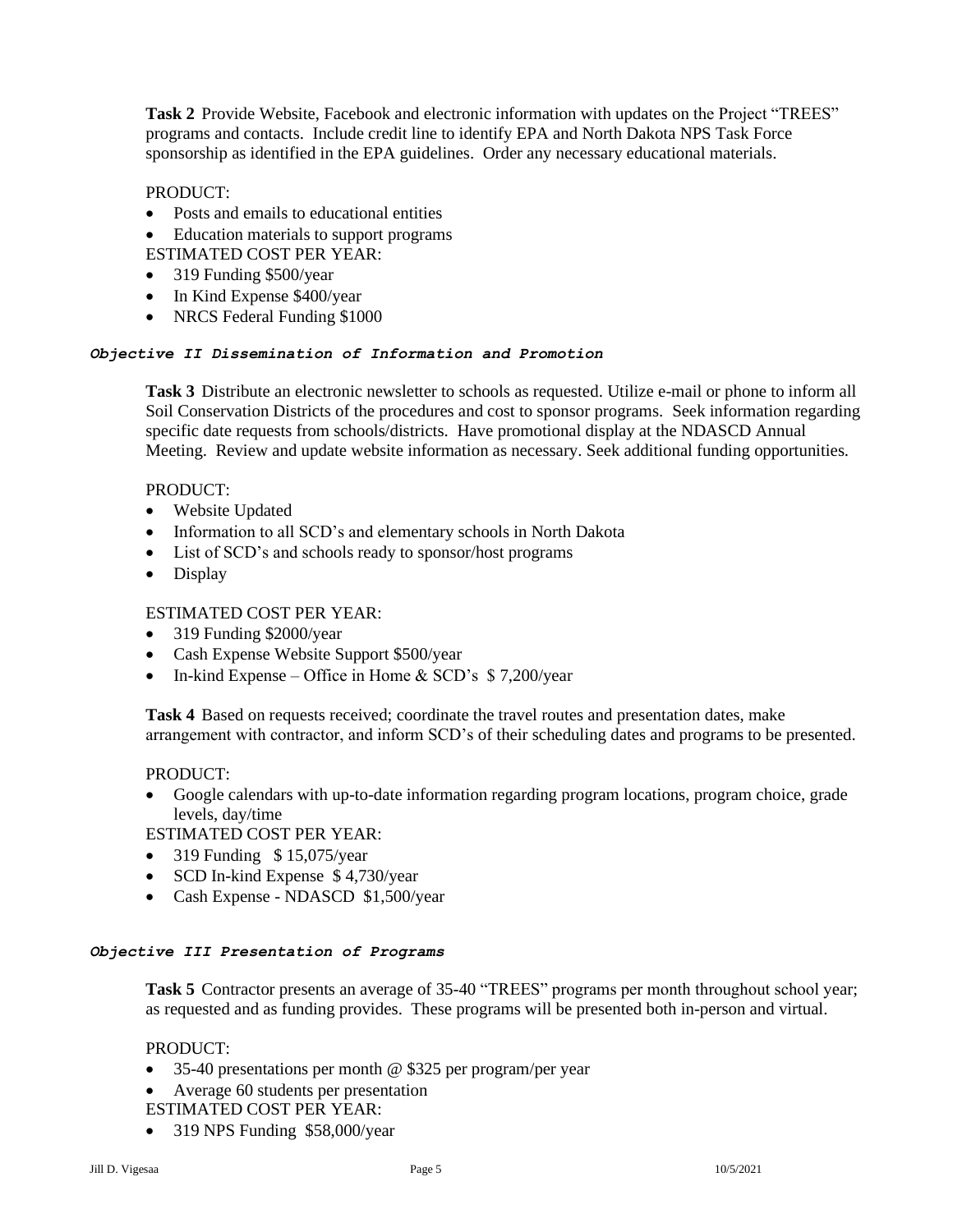- Cash ND Soil Conservation Districts \$29,750/year
- In-Kind Expense \$30,000/year

**Task 6** Program Manager prepares billings for sponsoring organization and keeps accounts payable current. Program Manager maintains active in meetings, related activities and workshops of supporting organizations and agencies. Attend SCD Meetings as necessary.

## PRODUCT:

- Billing statements sent to SCD's on a weekly or as needed basis.
- Attendance and participation at AITC (Ag in the Classroom), FLP (Food, Land & People), NDEA (ND Education Association, NDASCD (ND Association of Soil Conservation Districts) and related meetings.

ESTIMATED COST PER YEAR:

- 319 NPS Funding \$3,500/year
- In-Kind Expenses \$ 2,400/year

**Task 7** Program Manager will compile reports indicating location of school, number of programs, number of participants, reports in-kind from all SCD's and reviews evaluations from each county. Annual Reports are submitted to the NDDH in September of each year as well as a final project report in September 2025.

## PRODUCT:

- Completed evaluation and assessment information from schools
- Statistics of programs presented
- Timely and accurate reports

ESTIMATED COST PER YEAR:

- 319 NPS Funding \$ 2,000 Total
- In-Kind Expense \$300/year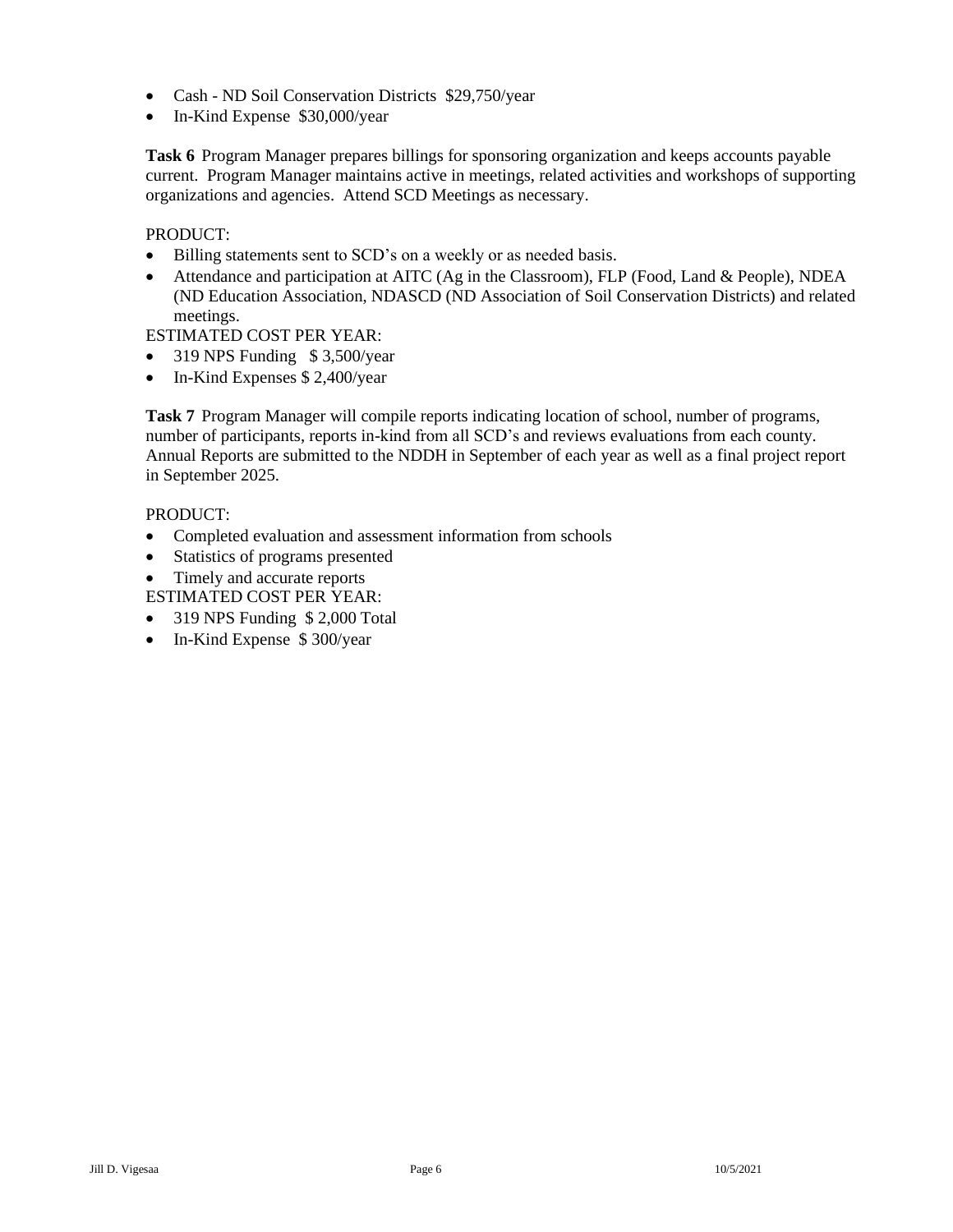| <b>OBJECTIVE I - Design and Planning</b>                                                                                                                                                                                                          |                                                            |         |                                         |                                     |                                 |
|---------------------------------------------------------------------------------------------------------------------------------------------------------------------------------------------------------------------------------------------------|------------------------------------------------------------|---------|-----------------------------------------|-------------------------------------|---------------------------------|
| Task 1: Have a Program Manager employed<br>Contract with Presenter for Fiscal Year<br>Approve content of Program to be presented<br>Task 2 Draft and distribute electronic information<br>Purchase necessary program supplies<br>Group 1, 2, 3, 5 | Manager<br>Contract<br>Programs<br>Posts/email<br>Supplies |         | X<br>X<br>X<br>$X$ $X$                  | X<br>X X                            | $\times$<br>X<br>X X            |
| <b>IOBJECTIVE II - Dissemination of Information and Promotion</b>                                                                                                                                                                                 |                                                            |         |                                         |                                     |                                 |
| Task 3: Do promotional emailing of Newsletter update to SCD's,<br>Schools & Organizations                                                                                                                                                         | <b>Information</b>                                         | 5000    | X X                                     | X X                                 | X X                             |
| Have booth/programs at NDASCD Convention                                                                                                                                                                                                          | Displays &<br>Presentations                                | $4 - 5$ | X X<br>XX                               | XX<br>X X                           | XX<br>XX.                       |
| Task 4: Program Manager plans schedules as requested<br>Group 1, 2, 4, 6                                                                                                                                                                          | <b>Schedules</b>                                           | 12 mo   | x x x x x x x x x x                     | $X$ $X$ $X$ $X$ $X$ $X$ $X$ $X$ $X$ | <b>x x x x x x x x x x</b>      |
| <b>OBJECTIVE III - Presentation of Programs</b>                                                                                                                                                                                                   |                                                            |         |                                         |                                     |                                 |
| Task 5: Contractor present programs as requested                                                                                                                                                                                                  | Programs                                                   |         | Various 0-0-20-50-60-30-0-70-40-40-40-0 | 0-0-20-50-60-30-0-70-40-40-40-0     | 0-0-20-50-60-30-0-70-40-40-40-0 |
| Task 6: Program Manager maintains billing/receipts for all<br>programs                                                                                                                                                                            | <b>Bills/Receipts</b>                                      | $50+$   | Weekly As Needed                        | Weekly As Needed                    | Weekly As Needed                |
| Program Manager maintains active role in organzations                                                                                                                                                                                             | Meetings                                                   | $12+$   | x x x x x x x x x x                     | x x x x x x x x x x                 | x x x x x x x x x x             |
| Task 7: Prepare Semi-Annual and Annual Reports<br><b>Complete Annual Report</b>                                                                                                                                                                   | Reports<br>Reports                                         |         | $\times$<br>X                           | X<br>X                              | $\mathsf{X}$<br>X               |
| Group 1, 2, 3                                                                                                                                                                                                                                     |                                                            |         |                                         |                                     |                                 |

GROUP 1 Program Manager<br>GROUP 2 Contract Presenter

GROUP 3 Foster County SCD GROUP 4 NRCS Statewide Staff

GROUP 6 Soil Conservation Districts (statewide) GROUP 5 ND Department of Health NPS Program Staff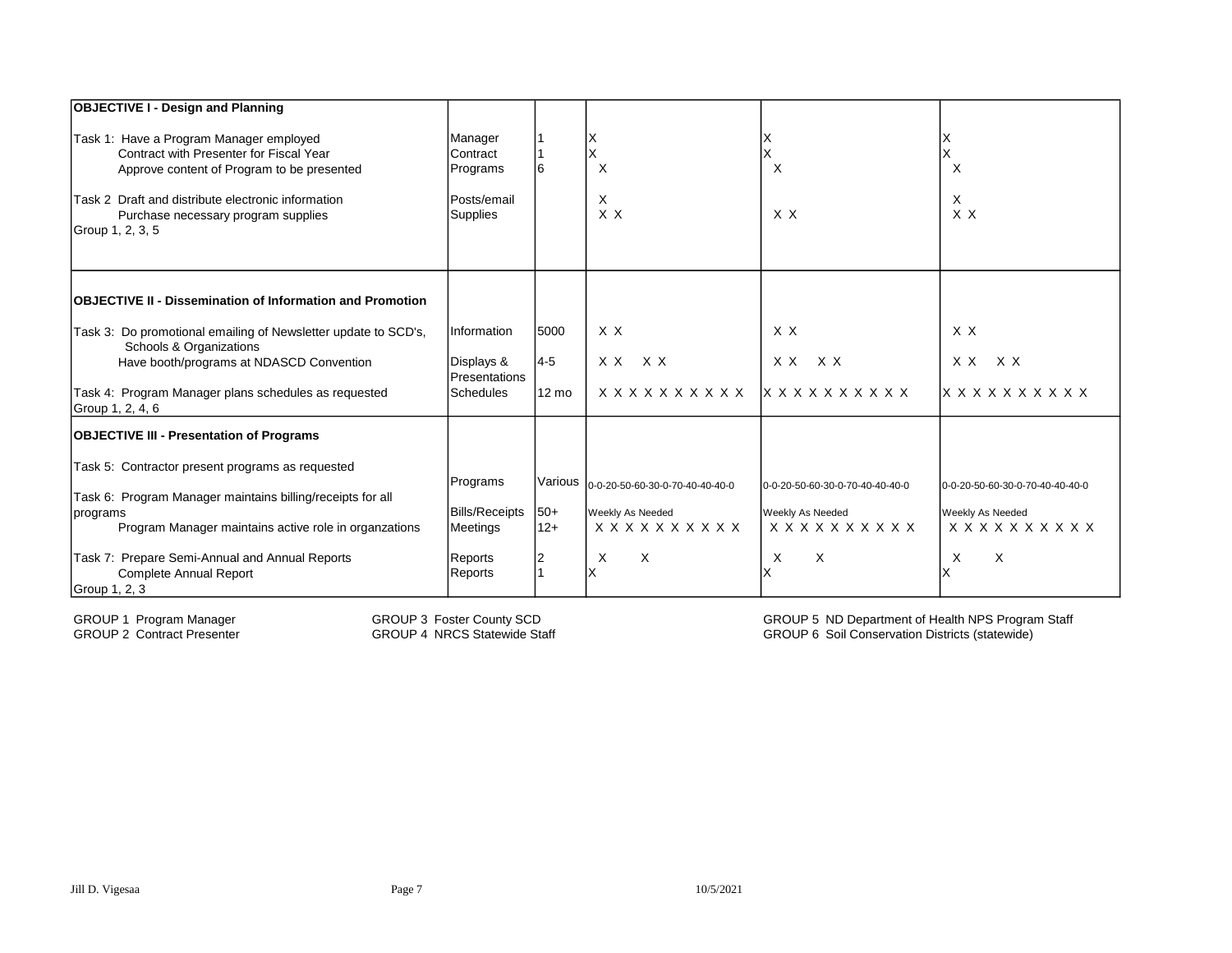**3.4** The coordination of Soil Conservation Districts in implementing this project has been a very successful system. SCD's receive program information from the Program Manager, Jill Vigesaa. They are asked to indicate if they are planning to sponsor programs, the number of schools, and program choice. Upon receipt of this information, Foster County SCD Program Manager Jill Vigesaa sends the SCD a tentative calendar for their schools and they are responsible for contacting the individual schools and making final schedules. The sponsoring SCD calls/e-mails the Program Manager when scheduling is complete and the information is relayed to the presenter.

## **4.0 COORDINATION PLAN**

**4.1** The Foster County SCD continues to take the lead for the "TREES" program implementation across the state of ND. However, many partnerships have formed with Project TREES and other agencies/organizations to further educational efforts. Soil Conservation Districts and Natural Resource Conservation Service employees work together in each of the counties through a Memorandum of Understanding agreement. Because of their federal nature, in-kind services provided by the NRCS are not tracked and accumulated for use with this grant, but they are an integral part of the program partnerships and success. Tom Gibson, Contractor and Presenter of the programs, has been invited to participate in training and education meetings of the Game and Fish Department, Project Wild, NDSU Extension Service, State Health Department, and the Soil Conservation Districts, as well as other national organization functions, which he does on his own time. Through this cooperative effort, information presented in the programs is consistent with state and local activities and is also the most current information available. In 2006, the ND Farm Bureau Foundation also partnered and assisted the "TREES" Program in purchasing a lap-top computer, which is used extensively by the Program Manager for record-keeping and correspondence related to the "TREES" Project. The professional accounting program "QuickBooks" is utilized for keeping accurate financial records for the project. Excel Worksheets are utilized for keeping statistics regarding the programs and student numbers and the schedules are coordinated through Outlook.

**4.2** Support for the programs is evidenced by the sustained demand for programs each year. Every Soil Conservation District in the state has sponsored local programs and they are anticipating continued funding as well. Without the support of the 319 NPS program, most SCD's would no longer be able to provide this opportunity to their schools. Programs have also been sponsored and paid for by groups other than SCD's such as; the Fish and Wildlife Service, ND State Parks, the Game & Fish Department, PTA groups and 4-H Clubs. The "TREES" programs have become very well-known across the state and receive considerable media attention. Thank you messages and telephone calls of commendation are received by Foster County SCD and sponsoring SCD's. Copies of messages and evaluations are on file and can be made available to the Task Force upon request.

**4.3** Program Manager Jill Vigesaa is very active and involved in working with related conservation education programs. Vigesaa also communicates with other agencies outside ND in receiving education materials and information that can assist in the development of the programs. The Program Manager remains active and involved in serving on and assisting with such committee appointments as the USDA Ag in the Classroom Council and the Project Food, Land & People National Steering Committee. Vigesaa will also work with the NDDH NPS Program Staff to review program content and receive assistance in the development of new programs.

The "TREES" programs, targeted for elementary students and presented lyceum style, are the only one of their kind, providing information on water quality issues. Other education programs that are utilized by the North Dakota Game and Fish Department (Project WET and WILD) and the North Dakota Forest Service (Project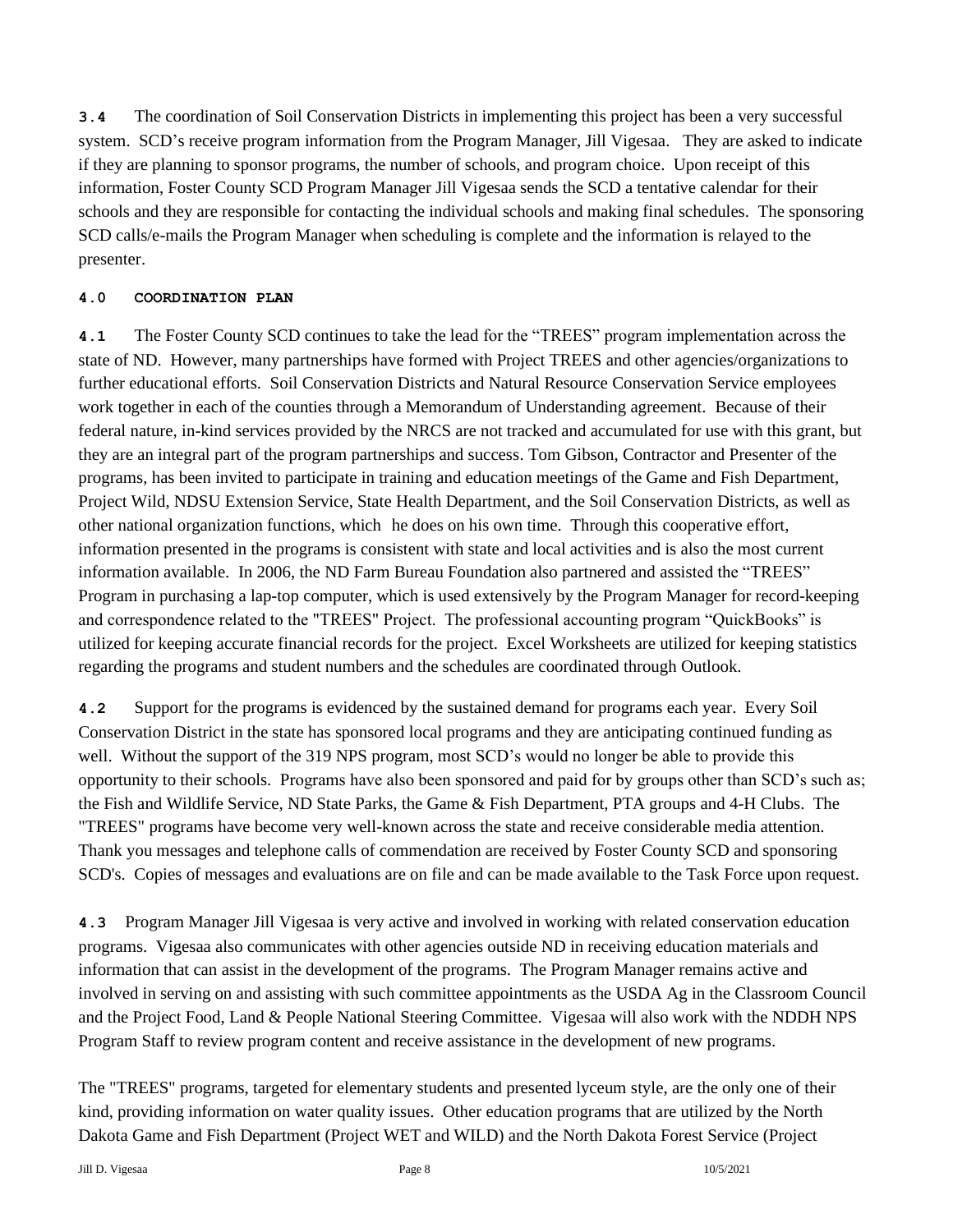Learning Tree) are aimed at providing education and information curriculum to the educators. The "TREES" programs provide a unique opportunity for their students to experience someone new coming into their schools/classrooms and engages them in an entertaining educational program. The "TREES" program is designed as a curriculum enhancement project rather than a curriculum development project.

The ND Nonpoint Source Pollution Management Plan states that to establish wide spread awareness, the target audiences will vary between educational projects and generally cover the entire spectrum including K-12 students and teachers. These programs are not limited to a specific grade level, but a majority of their programming is presented to the grade level(s) noted the *Appendix D*. Each program serves a separate audience yet builds on the previous program.

## **5.0 EVALUATION AND MONITORING PLAN**

**5.1** The Foster County SCD will monitor the project on a biweekly basis to assure that the program goals are being met. Program questionnaires are given to teachers on an intermittent basis to provide feedback on the quality of the programs and any suggestions for improvements. This information is correlated and discussed with the presenter to assure a quality education program. The NDDH NPS Program Staff will be consulted to analyze any future programs that may be developed.

**5.2** Evaluation of the programs for effectiveness is difficult to test and measure when effectiveness is determined by increased awareness and attitude changes toward our natural resources. The process of developing non-reader and non-discriminatory testing and statistically analyzing this data is costly and the results may be inconclusive. The programs have also been in existence for over 30 years, so control group students would be difficult to identify. The Program Manager and contractor have provided responsive questions that students were asked prior to participating in the program. These sample questions are included in *Appendix E*. The questions were asked again at the conclusion of the program, and the results were quantified and statistically analyzed. This information was a gauge of the substantive content of the program and not an accurate measure of the attitude change that occurs over time. This type of evaluation required the participation of a school administrator or teacher to provide assistance and required additional time spent at each school for the presenter. The results of the sample assessment showed conclusive evidence that the students were engaged in the learning and their knowledge of water resources and the ability to define nonpoint source pollution was significantly improved. The continued demand and positive response from educators, administrators and students will continue to be an accurate measure when used as a gauge for effectiveness of these programs.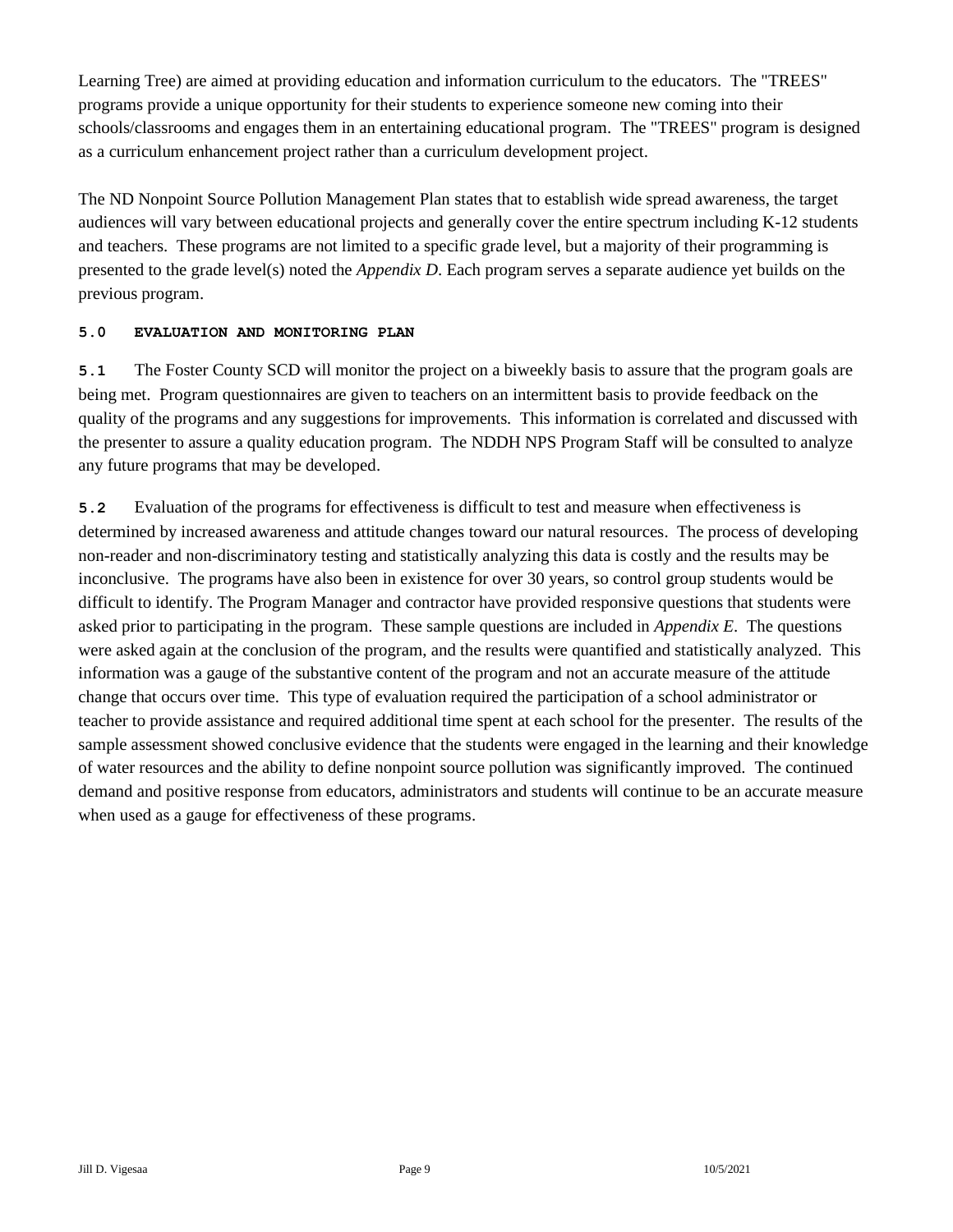| <b>PART I: FUNDING SOURCES</b>                           | 2022-2023                 | 2023-2024                 | 2024-2025                 | <b>TOTAL</b>               |
|----------------------------------------------------------|---------------------------|---------------------------|---------------------------|----------------------------|
| EPA SECTION 319 FUNDS<br>1) FY 19 319 Funds              | \$119,683.00              | \$119,683.00              | \$119,684.00              | \$359,050.00               |
| <b>OTHER FEDERAL FUNDS</b><br>1) NRCS (FA)               | $$2,000.00$ *             | $$2,500.00$ *             | $$2,500.00$ *             | \$7,000.00                 |
| <b>STATE/LOCAL MATCH</b><br>1) STATEWIDE SCD'S (TA & FA) | \$40,000.00               | \$40,000.00               | \$40,000.00               | \$120,000.00               |
| 2) ND ASSOCIATION OF SCD'S                               | \$1,500.00                | \$1,500.00                | $$1,500.00$ *             | \$4,500.00                 |
| 3) PRESENTER IN-KIND<br>PROJECT COORDINATOR IN-KIND      | \$20,000.00<br>\$5,000.00 | \$20,000.00<br>\$5,000.00 | \$20,000.00<br>\$5,000.00 | \$60,000.00<br>\$15,000.00 |
| 4) ND SCD EMPLOYEES ASSOCIATION                          | \$500.00                  | \$500.00                  | \$500.00                  | \$1,500.00                 |
| 5) IN-KIND SUPPORT - VARIOUS SOURCES<br><b>SUBTOTALS</b> | \$12,897.00               | \$12,897.00               | \$12,896.00               | \$38,690.00                |
|                                                          | \$79,897.00               | \$79,897.00               | \$79,896.00               | \$239,690.00               |
| <b>TOTAL BUDGET</b>                                      | \$199,580.00              | \$199,580.00              | \$199,580.00              | \$598,740.00               |

FA: Financial Assistance

TA: Technical Assistance

NRCS: Natural Resources Conservation Service

This is included for informational purposes to acknowledge that MOU's between SCD's and NRCS offices allow resources to be shared, which provides a valuable source of in-kind to enable this program to operate efficiently.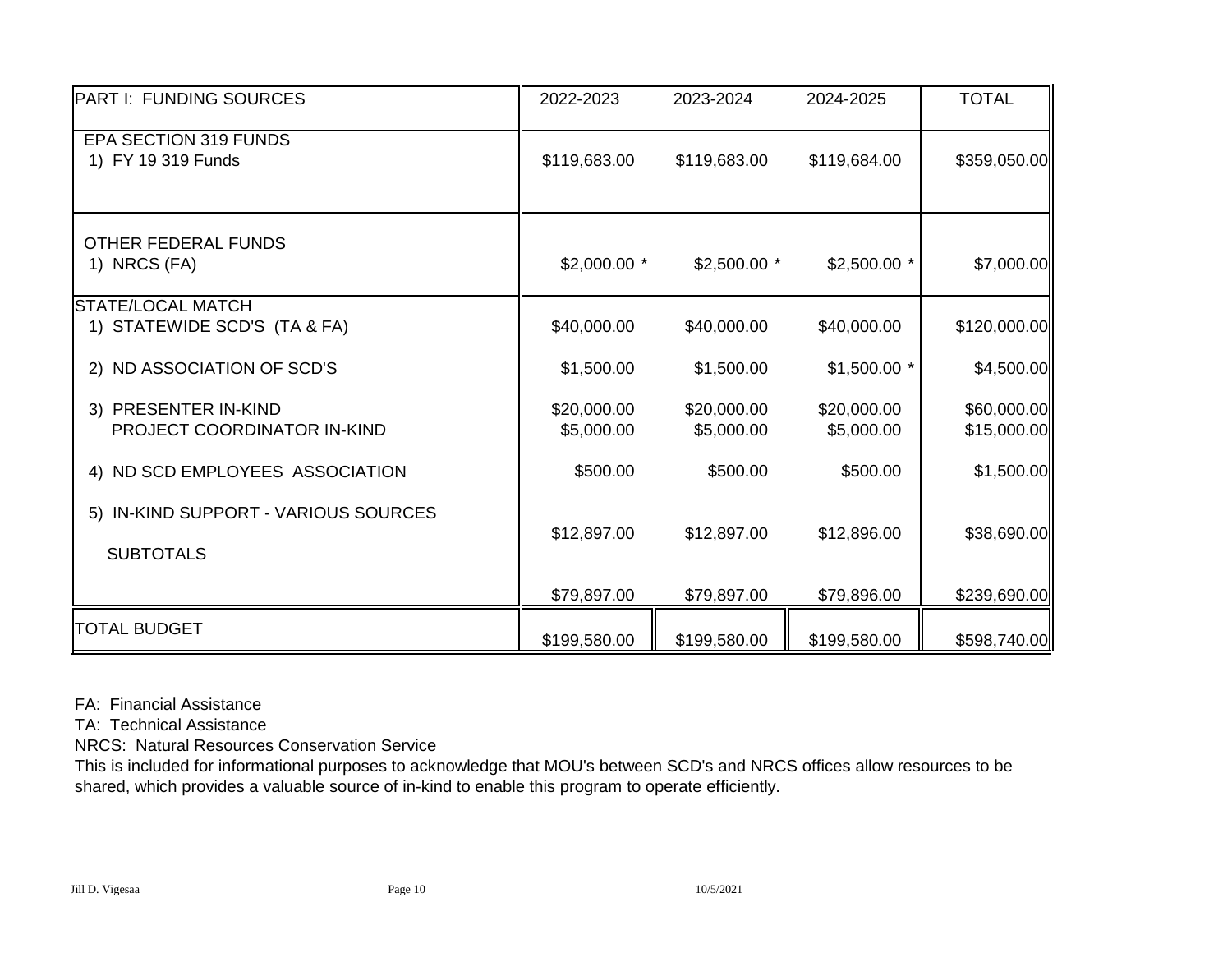| PERSONNEL/SUPPORT                                                                                                                                                       |                          |                                |                |                                |                |                                |                      | <b>TOTAL</b>                     |                 | <b>CASH</b>  |                         | <b>IN-KIND</b>            |                         | 319          |
|-------------------------------------------------------------------------------------------------------------------------------------------------------------------------|--------------------------|--------------------------------|----------------|--------------------------------|----------------|--------------------------------|----------------------|----------------------------------|-----------------|--------------|-------------------------|---------------------------|-------------------------|--------------|
|                                                                                                                                                                         |                          | 2023                           |                | 2024                           |                | 2025                           |                      | <b>COSTS</b>                     |                 | <b>MATCH</b> |                         | <b>MATCH</b>              |                         | <b>FUNDS</b> |
| 1) Program Manager (a)                                                                                                                                                  |                          | 35,100                         | \$             | 35,100                         | \$             | 35,100                         | \$                   | 105,300                          | \$              | 9,000        |                         |                           | \$                      | 96,300       |
| 2) Travel - Program Manager (b)                                                                                                                                         |                          | 200                            | \$             | 200                            | \$             | 200                            | \$                   | 600                              | \$              |              | \$                      | 600                       | \$                      |              |
| 3) Internet Service, Office Equipment & Supplies                                                                                                                        |                          | 780                            | \$             | 780                            | \$             | 780                            | \$                   | 2,340                            | \$              |              | \$                      | 2,240                     | \$                      | 100          |
| 4) Promotional/Workshops                                                                                                                                                |                          | 150                            | \$             | 150                            | \$             | 150                            | \$                   | 450                              |                 |              | \$                      | 300                       |                         | 150          |
| 5) Office Space (c)                                                                                                                                                     |                          | 4,200                          |                | 4,200                          | \$             | 4,200                          |                      | 12,600                           |                 |              | \$                      | 12,600                    |                         |              |
| 6) Telephone                                                                                                                                                            | \$                       | 1,200                          | \$             | 1,200                          | \$             | 1,200                          | \$                   | 3,600                            | \$              |              |                         |                           |                         | 3,600        |
| <b>SUBTOTAL</b>                                                                                                                                                         | S                        | 41,630                         | \$             | 41,630                         | \$             | 41,630                         | \$                   | 124,890                          | S               | 9,000        | \$                      | 15,740                    | \$                      | 100,150      |
| OBJECTIVE 1: Design and Planning                                                                                                                                        |                          |                                |                |                                |                |                                |                      |                                  |                 |              |                         |                           |                         |              |
| 1) Contracts with Presenter and Manager                                                                                                                                 | \$                       | 400                            | \$             | 400                            | \$             | 400                            | \$                   | 1,200                            |                 |              | S                       | 1,200                     | S                       |              |
| 2) Program Supplies                                                                                                                                                     | \$                       | 100                            | \$             | 100                            | \$             | 100                            | \$                   | 300                              | \$              |              | \$                      |                           |                         | 300          |
| 3) Printing of Annual Newsletter/Biennial Brochure                                                                                                                      |                          |                                |                |                                |                |                                |                      |                                  |                 |              | \$                      |                           |                         |              |
| <b>SUBTOTAL</b>                                                                                                                                                         | \$                       | 500                            | \$             | 500                            | \$             | 500                            | \$                   | 1,500                            | \$.             |              | S                       | 1,200                     | \$                      | 300          |
| <b>OBJECTIVE 2: Promotion/Dissemination of Information</b><br>1) SCD's planning & supporting In-kind<br>2) Telephone<br>3) Website Hosting & Support<br><b>SUBTOTAL</b> | S<br>\$<br>\$            | 12,000<br>200<br>500<br>12,700 | \$<br>\$<br>\$ | 12,000<br>200<br>500<br>12,700 | \$<br>\$<br>\$ | 12,000<br>200<br>500<br>12,700 | \$<br>\$<br>\$<br>\$ | 36,000<br>600<br>1,500<br>38,100 | \$<br>\$        | $\sim$       | \$<br>\$<br>\$<br>\$    | 36,000<br>1,500<br>37,500 | \$<br>S<br>\$           | 600<br>600   |
|                                                                                                                                                                         |                          |                                |                |                                |                |                                |                      |                                  |                 |              |                         |                           |                         |              |
| OBJECTIVE 3: Presentation of Programs                                                                                                                                   |                          |                                |                |                                |                |                                |                      |                                  |                 |              |                         |                           |                         |              |
| 1) Contractor 350 Programs/year @ \$325                                                                                                                                 |                          | 113,750                        | \$             | 113,750                        | \$             | 113,750                        | \$                   | 341,250                          | \$              | 83,250       |                         |                           | S                       | 258,000      |
| 2) Zoom Communications/Quickbooks Subscriptions                                                                                                                         | \$                       | 1,000                          | \$             | 1,000                          | \$             | 1,000                          | \$                   | 3,000                            | \$              | 3,000        |                         |                           | S                       |              |
| 3) Travel & Communications - In-kind and billed to others (e)<br><b>SUBTOTAL</b>                                                                                        |                          | 25,000                         |                | 25,000                         | \$<br>\$       | 25,000                         | \$                   | 75,000                           | \$.             |              | \$<br>\$                | 75,000                    | \$<br>S                 |              |
|                                                                                                                                                                         | $\overline{\mathcal{S}}$ | 139,750                        | \$             | 139,750                        |                | 139,750                        |                      | 419,250                          |                 | 86,250       |                         | 75,000                    |                         | 258,000      |
| <b>ADMINISTRATIVE</b>                                                                                                                                                   |                          |                                |                |                                |                |                                |                      |                                  |                 |              |                         |                           |                         |              |
| 2) SCD Coordination Meetings/Supporting Education In-Kind                                                                                                               | \$                       | 5,000                          | \$             | 5,000                          | \$             | 5,000                          | \$                   | 15,000                           | \$              | $\sim$       | \$                      | 15,000                    | \$                      |              |
| <b>SUBTOTAL</b>                                                                                                                                                         | \$                       | 5,000                          | \$             | 5,000                          | s              | 5,000                          | \$                   | 15,000                           | $\overline{\$}$ |              | $\overline{\mathbb{S}}$ | 15,000                    | $\overline{\mathbb{S}}$ |              |
| TOTAL 319/NON-FEDERAL BUDGET                                                                                                                                            | \$                       | 199,580                        | \$             | 199,580                        | \$             | 199,580                        | \$                   | 598,740                          | \$              | 95,250       | \$                      | 144,440                   | \$                      | 359,050      |

*(a)* Program Manager is an independent contractor

*(b)* Travel by Program Manager to SCD/Organization meetings is billed to program; most other travel is all in-kind

*(c)* Office-in-home space provided in-kind - \$350/month

*(d)* The number of programs presented will be 350 per year. The matching portion charged to SCD's per program will be \$85

*(e)* Presenter is an independent contractor. Expenses for mileage, lodging and meals are paid by the contractor and not reimbursed by the program. If there are special requests for the Program Manager or Presenter to be present for a single event, mileage is billed in addition to presentation fee.

\* For a more detailed description of the In-Kind Match, see *Appendix A*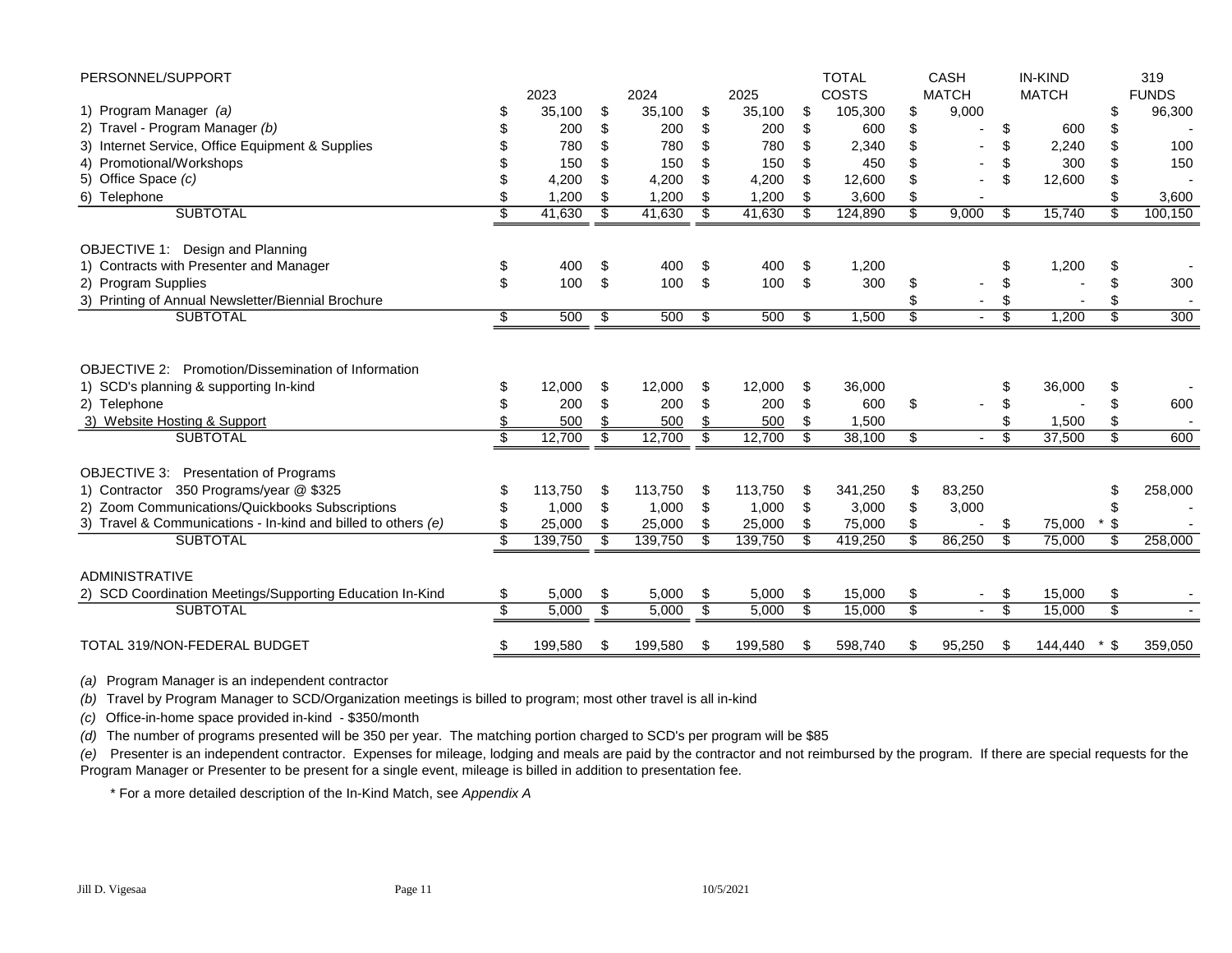#### *Appendix A*

#### DESCRIPTION OF IN-KIND SUPPORT PROVIDED TO PROJECT "TREES"

#### PERSONNEL/SUPPORT

## 2) Travel – Program Manager

The Program Manager occasionally travels on behalf of the "TREES" program with a personal vehicle. This mileage is not billed to the program but is considered as in-kind. The monthly value of this in-kind is based on \$ .535/mile and is an estimated in-kind contribution of \$500 per year for year 1 and 2.

## 5) Office Space

The Program Manager coordinates the "TREES" Programs from an office in home. The value of the office space and the necessary Internet Service are provided as in-kind support. The value is determined to be \$350/month for office space or a total of \$4200 per year.

OBJECTIVE 2: Promotion/Dissemination of Information

1) SCD's Planning & Supporting In-Kind

The "TREES" programs are supported by in-kind from sponsoring Soil Conservation Districts. This includes the time spent by the SCD Board Members to review and take action regarding their commitment to sponsor programs. It also includes the SCD Office Personnel time for all aspects of sponsoring the programs, from contacting the schools, setting up the schedules to attending the programs.

OBJECTIVE 3: Presentation of Programs

3) Travel – In-kind and billed to others

The presenter for the "TREES" programs (Contractor Tom Gibson) is paid on a per program basis and expenses for mileage, lodging and meals while traveling are paid on his own. These amounts are considered to be in-kind since they are not paid directly by the grant.

This is calculated by using actual amounts for lodging, mileage at \$.535/mile and meals based on state rates. The presenter (Tom Gibson) prepares a monthly report of his travel expenses, which is submitted to the Manager and documented. The estimated amounts included in this grant are reflective of previous years (not counting the recent years impacted by Covid).

|               | 2016-2017 | 2017-2018  | 2018-2019 |
|---------------|-----------|------------|-----------|
| Lodging       | 5.000     | 5.500<br>◡ | 2.000     |
| Meals         | 3.000     | 3.500      | .000      |
| Mileage       | \$12,000  | \$12,500   | .000      |
| <b>TOTALS</b> | \$20,000  | \$21,500   | \$10,000  |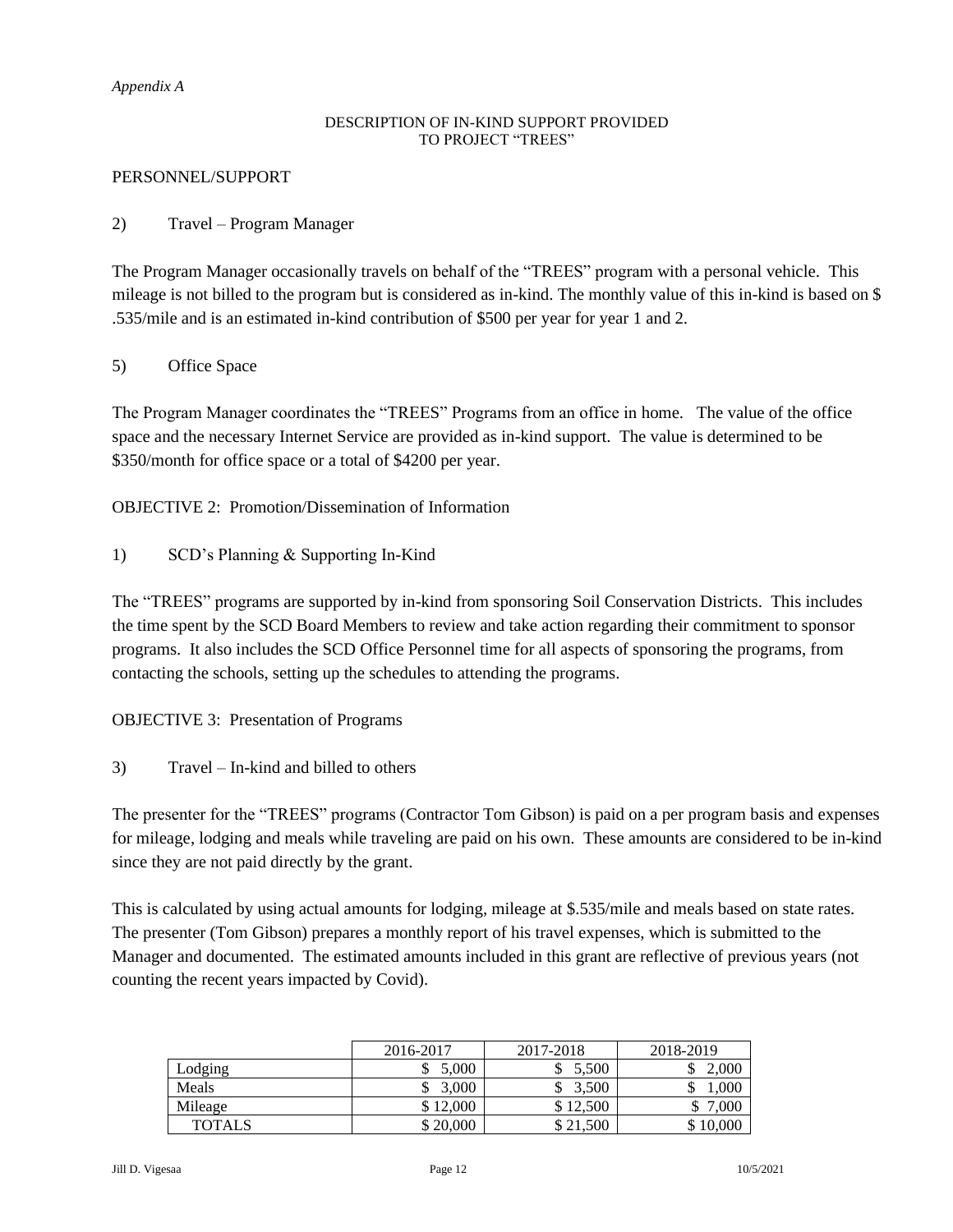|  |  | Appendix B - Listing of Schools/Programs/Number of Students for typical year |  |  |  |
|--|--|------------------------------------------------------------------------------|--|--|--|
|--|--|------------------------------------------------------------------------------|--|--|--|

| <b>COUNTY</b>         | <b>SCHOOL</b>                | #<br><b>PROGRAMS</b> | $\#$<br><b>STUDENTS</b> | <b>COUNTY</b>           | <b>SCHOOL</b>                | #<br><b>PROGRAMS</b> | $\#$<br><b>STUDENTS</b> |
|-----------------------|------------------------------|----------------------|-------------------------|-------------------------|------------------------------|----------------------|-------------------------|
| <b>Barnes County</b>  | <b>Washington Elementary</b> | 3                    | 280                     | <b>Burke County</b>     | <b>Bowbells</b>              | $\overline{2}$       | 159                     |
|                       | Barnes Co Eco Ed             | $\mathbf{1}$         | 96                      |                         | Lignite/ Burke Central       | $\mathbf{1}$         | 49                      |
|                       | Jefferson Elementary         | $\overline{4}$       | 325                     |                         | Powers Lake                  | $\overline{2}$       | 174                     |
|                       | Maple Valley - Oriska        | $\mathbf{1}$         | 70                      | <b>Grand Forks</b>      | Kelly                        | 5                    | 380                     |
|                       | Maple Valley - Buffalo       | $\mathbf{1}$         | 63                      | <b>Traill County</b>    | Hatton                       | $\overline{2}$       | 250                     |
|                       | Litchville-Marion            | $\overline{2}$       | 83                      |                         | Hillsboro                    | $\overline{2}$       | 123                     |
|                       | Barnes Co Eco Ed             | $\mathbf{1}$         | 31                      | <b>Morton County</b>    | Flasher                      | $\overline{2}$       | 27                      |
|                       | St. Cates                    | $\overline{2}$       | 122                     |                         | St. Anthony/Little Heart     | $\mathbf{1}$         | 117                     |
|                       |                              | $\overline{2}$       |                         |                         |                              |                      |                         |
|                       | <b>Barnes County North</b>   |                      | 107                     |                         | Sweet Briar                  | $\mathbf{1}$         | 74                      |
| Griggs/Steele         | Griggs/Steele Eco Ed         | $1\,$                | 112                     |                         | <b>Prairie View</b>          | $\overline{2}$       | 190                     |
| <b>Foster County</b>  | Juanita Lake Eco-Ed          | $\mathbf{1}$         | 85                      |                         | Roosevelt                    | $\mathbf{1}$         | 48                      |
| <b>Cass County</b>    | <b>Central Cass</b>          | 8                    | 228                     |                         | Glen Ullin                   | $\overline{2}$       | 112                     |
| Western SCD           | <b>Heart River</b>           | 3                    | 307                     |                         | Hebron                       | $\overline{2}$       | 194                     |
|                       | South Heart                  | 3                    | 93                      |                         | <b>Mary Stark</b>            | $\mathbf{1}$         | 65                      |
|                       | <b>Trinity East</b>          | 3                    | 136                     |                         | St. Joseph's                 | $\mathbf{1}$         | 90                      |
|                       | <b>Trinity West</b>          | 3                    | 240                     |                         | Christ the King              | $\mathbf{1}$         | 72                      |
|                       | <b>Water Festival</b>        | 14                   | 280                     | <b>Kidder County</b>    | Steele Elementary            | $\overline{2}$       | 80                      |
| <b>Rolette County</b> | Dunseith                     | $\overline{2}$       | 84                      | North McHenry<br>County | <b>TGU Granville</b>         | $\overline{2}$       | 125                     |
|                       | Rolette                      | 3                    | 326                     |                         | <b>TGU Towner</b>            | $\overline{2}$       | 107                     |
| <b>Cass County</b>    | Kennedy                      | $\mathbf 1$          | 114                     | <b>Burleigh County</b>  | St Mary's                    | 5                    | 244                     |
|                       | <b>Bennett</b>               | 5                    | 382                     |                         | Northridge                   | 6                    | 215                     |
| <b>Traill County</b>  | Peter Boe Jr. Elementary     | $1\,$                | 40                      |                         | Miller                       | 3                    | 128                     |
| <b>Cass County</b>    | Oak Grove                    | 5                    | 239                     |                         | Brentwood                    | $\mathbf{1}$         | 46                      |
| West McLean           | Max                          | $\overline{2}$       | 101                     |                         | Grimsrud                     | 5                    | 175                     |
| Nelson                | Lakota                       | $\overline{2}$       | 105                     |                         | St. Anne's                   | 3                    | 236                     |
|                       | Dakota Prairie               | $\overline{2}$       | 171                     |                         | Northridge                   | 6                    | 272                     |
| <b>Grand Forks</b>    | Winship                      | 3                    | 147                     |                         | Sunrise                      | 14                   | 688                     |
|                       | Midway                       | $\overline{2}$       | 157                     |                         |                              |                      |                         |
|                       | Northwood                    | $\overline{2}$       | 96                      |                         | Centennial                   | 10                   | 295                     |
|                       | Emerado                      | $\overline{2}$       | 147                     |                         | Roosevelt                    | 5                    | 214                     |
|                       | Wilder                       | $\overline{2}$       | 50                      |                         | Liberty                      | 3                    | 6                       |
| <b>Mouse River</b>    | Newburg                      | $\overline{2}$       | 86                      |                         | Myhre                        | $\mathbf{1}$         | 11                      |
|                       | Westhope                     | $\overline{2}$       | 155                     |                         | Manning                      | $\overline{2}$       | 63                      |
| <b>Grand Forks</b>    | St. Michaels                 | $\overline{2}$       | 281                     |                         | Apple Creek                  | $\overline{2}$       | 54                      |
|                       | Thompson                     | $\overline{2}$       | 142                     |                         | Prairie Rose                 | 6                    | 298                     |
|                       | South Middle                 | $\mathbf{1}$         | 42                      |                         | Murphy                       | 6                    | 459                     |
|                       | Lewis & Clark                | $\overline{4}$       | 191                     |                         | Moses                        | 6                    | 298                     |
|                       | <b>Holy Family</b>           | $\overline{2}$       | 242                     |                         | Pioneer                      | 6                    | 274                     |
|                       | New Testiment Baptist -      |                      |                         |                         | Sterling                     | $\overline{2}$       | 148                     |
|                       | Larimore                     | $\mathbf{1}$         | 209                     |                         | Menoken                      | $\overline{2}$       | 122                     |
| Ransom County         | Enderlin                     | $1\,$                | 26                      |                         | Will Moore                   | $\overline{2}$       | 542                     |
|                       | Lisbon                       | $1\,$                | 103                     |                         | Solheim                      | $\overline{2}$       | 122                     |
|                       | Ft. Ransom                   | $\mathbf{1}$         | 63                      |                         | Miller                       | 6                    | 708                     |
| <b>Grand Forks</b>    | Manvel                       | $\overline{2}$       | 304                     | <b>Ward County</b>      | <b>Washington Elementary</b> | $\overline{2}$       | 148                     |
|                       | Schroeder Middle             | $\overline{2}$       | 112                     |                         | McKinley                     | $\overline{2}$       | 150                     |
|                       | Century                      | 5                    | 465                     |                         | South Prairie                | $\overline{2}$       | 433                     |
|                       | Ben Franklin                 | 5                    | 221                     |                         | Longfellow                   | $\overline{2}$       | 72                      |
| Jill D. Vigesaa       |                              |                      | Page 13                 |                         |                              | 10/5/2021            |                         |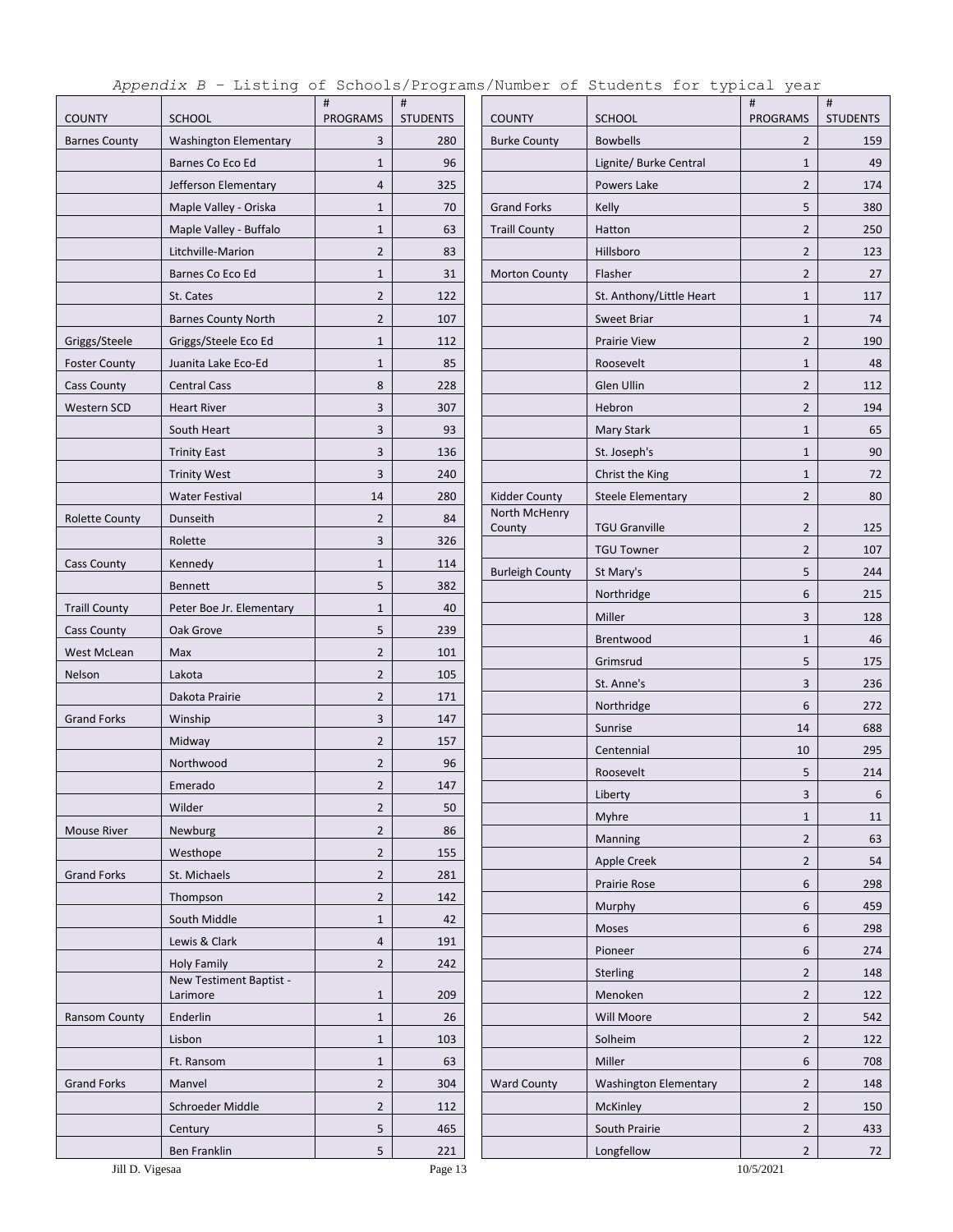| <b>SCHOOL</b><br><b>PROGRAMS</b><br><b>STUDENTS</b><br><b>COUNTY</b><br>#<br>#<br><b>COUNTY</b><br><b>SCHOOL</b><br>PROGRAMS<br>$\overline{2}$<br><b>Bel Air</b><br>120<br>Hankinson<br>1<br>Bell<br>$\overline{2}$<br>319<br>Lidgerwood<br>$\mathbf{1}$<br>$\overline{2}$<br>Dakota Elementary<br>87<br>Campbell<br>$\mathbf{1}$<br>25<br><b>Bishop Ryan</b><br>$\mathbf{1}$<br>Richland 44<br>$\overline{2}$<br><b>Ely Elementary</b><br>$\mathbf{1}$<br>20<br><b>Pierce County</b><br>3<br>Beulah<br><b>Mercer County</b><br>Little Flower<br>$\overline{2}$<br>148<br>$\overline{2}$<br><b>Beulah Middle</b><br>$\overline{2}$<br>North Star - Cando<br>250<br><b>Towner County</b><br>$\overline{7}$<br>Morton<br><b>Water Festival</b><br>51<br>Cando Living Center<br>$\mathbf{1}$<br><b>Belfield</b><br>$\overline{2}$<br><b>Western Stark</b><br><b>Central Middle School</b><br>$\overline{2}$<br><b>Ramsey County</b><br>255<br>Golden Valley<br>Beach<br>$\mathbf{1}$<br>5<br>256<br>Sweetwater<br>Golva<br>$\overline{2}$<br>$1\,$<br>175<br><b>Ward County</b><br><b>Bishop Ryan</b><br>$\overline{2}$<br>Wibaux<br>$\overline{2}$<br>Sunnyside<br>151<br>$\overline{2}$<br><b>Western Stark</b><br>Hope Christian Academy<br>Roosevelt<br>$\mathbf{1}$<br>22<br>$\overline{2}$<br>Roosevelt<br>St. Alphonsus<br>$\mathbf{1}$<br>34<br><b>Cavalier County</b><br>6<br>Lincoln<br>$\overline{2}$<br>Munich<br>67<br>Fessenden-Bowdon<br>$\overline{2}$<br><b>Wells County</b><br>$\overline{2}$<br><b>Walsh County</b><br>Minto<br>253<br>$\overline{2}$<br>Harvey<br>Fordville<br>$\overline{2}$<br>144<br><b>Bottineau</b><br><b>Water Festival</b><br>$\overline{4}$<br>Granfton - Century<br>$\mathbf{1}$<br>151<br><b>Stutsman County</b><br><b>Washington Elementary</b><br>$\mathbf{1}$<br><b>Grafton - Central Middle</b><br>93<br>$\mathbf{1}$<br>Hillcrest SDA School<br>$\mathbf{1}$<br>Park River<br>$\overline{2}$<br>89<br>Anne Carlson School<br>$\mathbf{1}$<br>5<br>288<br><b>Foster County</b><br>Carrington<br>Grant & Roosevelt<br>$\overline{2}$<br>St. John's<br><b>Grant County</b><br>Elementary<br>$\mathbf{1}$<br>40<br>Roosevelt<br>$\mathbf{1}$<br>$\mathbf{1}$<br>Grant Co. Junior High<br>25<br>Ashley<br>$\overline{2}$<br><b>McIntosh County</b><br>$\mathbf{1}$<br>15<br><b>Prairie Learning Center</b><br>$\overline{2}$<br>Zeeland<br>$\overline{2}$<br>259<br>Rhame<br>Bowman-Slope<br>Wishek<br>$\overline{2}$<br>$\overline{2}$<br>70<br>Bowman<br>$\overline{2}$<br>Wild Rice<br>Sargent Central<br>$\overline{2}$<br>214<br>Scranton<br>Milnor<br>$\mathbf{1}$<br>$\overline{2}$<br>128<br>Slope-Hettinger<br>Hettinger<br>North Sargent<br>$\mathbf{1}$<br>$\overline{2}$<br>Mott<br>250<br>6<br><b>Cass County</b><br>Carl Ben Eielson<br><b>Adams County</b><br>$\overline{2}$<br>86<br>New England<br>Clara Barton<br>6<br>129<br><b>Oliver County</b><br>Center<br>$\mathbf{1}$<br><b>Grand Forks</b><br>Water Festival - Dakota<br>Science<br>8<br>County<br>Kulm<br>$\mathbf{1}$<br>LaMoure County<br>27<br><b>Central Cass</b><br><b>Cass County</b><br>6<br>33<br>Edgeley<br>$\mathbf{1}$<br>Kindred Elementary<br>5<br>Willowbank<br>$\mathbf{1}$<br>80<br><b>Traill County</b><br>$\overline{2}$<br>Central Valley - Buxton<br>Fairview<br>$\mathbf{1}$<br>39<br><b>Grand Forks</b><br>LaMoure<br>$\mathbf{1}$<br>22<br>Viking<br>5<br>County<br>$\overline{2}$<br>Logan County<br>Gackle<br>158<br>Northern Cass<br><b>Cass County</b><br>4<br><b>Richland County</b><br><b>Breckinridge Elementary</b><br>33<br>$\mathbf{1}$<br>3<br>South Elementary<br>Rothsay<br>$\mathbf{1}$<br>62<br>$\overline{2}$<br>Dakota Montessori<br><b>Circle of Nations</b><br>$\mathbf{1}$<br>41<br>Bennett<br>4<br>St. John's<br>$\overline{2}$<br>169<br>5<br><b>Horace Elementary</b><br>St. Mary's<br>$\mathbf{1}$<br>90<br>Harwood<br>5<br>$\overline{2}$<br>Central Elementary<br>215<br>Kennedy<br>$\mathbf{1}$ |           | #            | #  |  |                 |
|-------------------------------------------------------------------------------------------------------------------------------------------------------------------------------------------------------------------------------------------------------------------------------------------------------------------------------------------------------------------------------------------------------------------------------------------------------------------------------------------------------------------------------------------------------------------------------------------------------------------------------------------------------------------------------------------------------------------------------------------------------------------------------------------------------------------------------------------------------------------------------------------------------------------------------------------------------------------------------------------------------------------------------------------------------------------------------------------------------------------------------------------------------------------------------------------------------------------------------------------------------------------------------------------------------------------------------------------------------------------------------------------------------------------------------------------------------------------------------------------------------------------------------------------------------------------------------------------------------------------------------------------------------------------------------------------------------------------------------------------------------------------------------------------------------------------------------------------------------------------------------------------------------------------------------------------------------------------------------------------------------------------------------------------------------------------------------------------------------------------------------------------------------------------------------------------------------------------------------------------------------------------------------------------------------------------------------------------------------------------------------------------------------------------------------------------------------------------------------------------------------------------------------------------------------------------------------------------------------------------------------------------------------------------------------------------------------------------------------------------------------------------------------------------------------------------------------------------------------------------------------------------------------------------------------------------------------------------------------------------------------------------------------------------------------------------------------------------------------------------------------------------------------------------------------------------------------------------------------------------------------------------------------------------------------------------------------------------------------------------------------------------------------------------------------------------------------------------------------------------------------------------------------------------------------------------------------------------------------------------------------------------------------------------------------------------------------------------------------------------------------------------------------------------------------------------------------------------------------------------------------------------------------------------------------------------------------------------------|-----------|--------------|----|--|-----------------|
|                                                                                                                                                                                                                                                                                                                                                                                                                                                                                                                                                                                                                                                                                                                                                                                                                                                                                                                                                                                                                                                                                                                                                                                                                                                                                                                                                                                                                                                                                                                                                                                                                                                                                                                                                                                                                                                                                                                                                                                                                                                                                                                                                                                                                                                                                                                                                                                                                                                                                                                                                                                                                                                                                                                                                                                                                                                                                                                                                                                                                                                                                                                                                                                                                                                                                                                                                                                                                                                                                                                                                                                                                                                                                                                                                                                                                                                                                                                                                                         |           |              |    |  | <b>STUDENTS</b> |
|                                                                                                                                                                                                                                                                                                                                                                                                                                                                                                                                                                                                                                                                                                                                                                                                                                                                                                                                                                                                                                                                                                                                                                                                                                                                                                                                                                                                                                                                                                                                                                                                                                                                                                                                                                                                                                                                                                                                                                                                                                                                                                                                                                                                                                                                                                                                                                                                                                                                                                                                                                                                                                                                                                                                                                                                                                                                                                                                                                                                                                                                                                                                                                                                                                                                                                                                                                                                                                                                                                                                                                                                                                                                                                                                                                                                                                                                                                                                                                         |           |              |    |  | 77              |
|                                                                                                                                                                                                                                                                                                                                                                                                                                                                                                                                                                                                                                                                                                                                                                                                                                                                                                                                                                                                                                                                                                                                                                                                                                                                                                                                                                                                                                                                                                                                                                                                                                                                                                                                                                                                                                                                                                                                                                                                                                                                                                                                                                                                                                                                                                                                                                                                                                                                                                                                                                                                                                                                                                                                                                                                                                                                                                                                                                                                                                                                                                                                                                                                                                                                                                                                                                                                                                                                                                                                                                                                                                                                                                                                                                                                                                                                                                                                                                         |           |              |    |  | 87              |
|                                                                                                                                                                                                                                                                                                                                                                                                                                                                                                                                                                                                                                                                                                                                                                                                                                                                                                                                                                                                                                                                                                                                                                                                                                                                                                                                                                                                                                                                                                                                                                                                                                                                                                                                                                                                                                                                                                                                                                                                                                                                                                                                                                                                                                                                                                                                                                                                                                                                                                                                                                                                                                                                                                                                                                                                                                                                                                                                                                                                                                                                                                                                                                                                                                                                                                                                                                                                                                                                                                                                                                                                                                                                                                                                                                                                                                                                                                                                                                         |           |              |    |  | 24              |
|                                                                                                                                                                                                                                                                                                                                                                                                                                                                                                                                                                                                                                                                                                                                                                                                                                                                                                                                                                                                                                                                                                                                                                                                                                                                                                                                                                                                                                                                                                                                                                                                                                                                                                                                                                                                                                                                                                                                                                                                                                                                                                                                                                                                                                                                                                                                                                                                                                                                                                                                                                                                                                                                                                                                                                                                                                                                                                                                                                                                                                                                                                                                                                                                                                                                                                                                                                                                                                                                                                                                                                                                                                                                                                                                                                                                                                                                                                                                                                         |           |              |    |  | 113             |
|                                                                                                                                                                                                                                                                                                                                                                                                                                                                                                                                                                                                                                                                                                                                                                                                                                                                                                                                                                                                                                                                                                                                                                                                                                                                                                                                                                                                                                                                                                                                                                                                                                                                                                                                                                                                                                                                                                                                                                                                                                                                                                                                                                                                                                                                                                                                                                                                                                                                                                                                                                                                                                                                                                                                                                                                                                                                                                                                                                                                                                                                                                                                                                                                                                                                                                                                                                                                                                                                                                                                                                                                                                                                                                                                                                                                                                                                                                                                                                         |           |              |    |  | 54              |
|                                                                                                                                                                                                                                                                                                                                                                                                                                                                                                                                                                                                                                                                                                                                                                                                                                                                                                                                                                                                                                                                                                                                                                                                                                                                                                                                                                                                                                                                                                                                                                                                                                                                                                                                                                                                                                                                                                                                                                                                                                                                                                                                                                                                                                                                                                                                                                                                                                                                                                                                                                                                                                                                                                                                                                                                                                                                                                                                                                                                                                                                                                                                                                                                                                                                                                                                                                                                                                                                                                                                                                                                                                                                                                                                                                                                                                                                                                                                                                         |           |              |    |  | 119             |
|                                                                                                                                                                                                                                                                                                                                                                                                                                                                                                                                                                                                                                                                                                                                                                                                                                                                                                                                                                                                                                                                                                                                                                                                                                                                                                                                                                                                                                                                                                                                                                                                                                                                                                                                                                                                                                                                                                                                                                                                                                                                                                                                                                                                                                                                                                                                                                                                                                                                                                                                                                                                                                                                                                                                                                                                                                                                                                                                                                                                                                                                                                                                                                                                                                                                                                                                                                                                                                                                                                                                                                                                                                                                                                                                                                                                                                                                                                                                                                         |           |              |    |  | 72              |
|                                                                                                                                                                                                                                                                                                                                                                                                                                                                                                                                                                                                                                                                                                                                                                                                                                                                                                                                                                                                                                                                                                                                                                                                                                                                                                                                                                                                                                                                                                                                                                                                                                                                                                                                                                                                                                                                                                                                                                                                                                                                                                                                                                                                                                                                                                                                                                                                                                                                                                                                                                                                                                                                                                                                                                                                                                                                                                                                                                                                                                                                                                                                                                                                                                                                                                                                                                                                                                                                                                                                                                                                                                                                                                                                                                                                                                                                                                                                                                         |           |              |    |  | 39              |
|                                                                                                                                                                                                                                                                                                                                                                                                                                                                                                                                                                                                                                                                                                                                                                                                                                                                                                                                                                                                                                                                                                                                                                                                                                                                                                                                                                                                                                                                                                                                                                                                                                                                                                                                                                                                                                                                                                                                                                                                                                                                                                                                                                                                                                                                                                                                                                                                                                                                                                                                                                                                                                                                                                                                                                                                                                                                                                                                                                                                                                                                                                                                                                                                                                                                                                                                                                                                                                                                                                                                                                                                                                                                                                                                                                                                                                                                                                                                                                         |           |              |    |  | 95              |
|                                                                                                                                                                                                                                                                                                                                                                                                                                                                                                                                                                                                                                                                                                                                                                                                                                                                                                                                                                                                                                                                                                                                                                                                                                                                                                                                                                                                                                                                                                                                                                                                                                                                                                                                                                                                                                                                                                                                                                                                                                                                                                                                                                                                                                                                                                                                                                                                                                                                                                                                                                                                                                                                                                                                                                                                                                                                                                                                                                                                                                                                                                                                                                                                                                                                                                                                                                                                                                                                                                                                                                                                                                                                                                                                                                                                                                                                                                                                                                         |           |              |    |  | 90              |
|                                                                                                                                                                                                                                                                                                                                                                                                                                                                                                                                                                                                                                                                                                                                                                                                                                                                                                                                                                                                                                                                                                                                                                                                                                                                                                                                                                                                                                                                                                                                                                                                                                                                                                                                                                                                                                                                                                                                                                                                                                                                                                                                                                                                                                                                                                                                                                                                                                                                                                                                                                                                                                                                                                                                                                                                                                                                                                                                                                                                                                                                                                                                                                                                                                                                                                                                                                                                                                                                                                                                                                                                                                                                                                                                                                                                                                                                                                                                                                         |           |              |    |  | 179             |
|                                                                                                                                                                                                                                                                                                                                                                                                                                                                                                                                                                                                                                                                                                                                                                                                                                                                                                                                                                                                                                                                                                                                                                                                                                                                                                                                                                                                                                                                                                                                                                                                                                                                                                                                                                                                                                                                                                                                                                                                                                                                                                                                                                                                                                                                                                                                                                                                                                                                                                                                                                                                                                                                                                                                                                                                                                                                                                                                                                                                                                                                                                                                                                                                                                                                                                                                                                                                                                                                                                                                                                                                                                                                                                                                                                                                                                                                                                                                                                         |           |              |    |  | 93              |
|                                                                                                                                                                                                                                                                                                                                                                                                                                                                                                                                                                                                                                                                                                                                                                                                                                                                                                                                                                                                                                                                                                                                                                                                                                                                                                                                                                                                                                                                                                                                                                                                                                                                                                                                                                                                                                                                                                                                                                                                                                                                                                                                                                                                                                                                                                                                                                                                                                                                                                                                                                                                                                                                                                                                                                                                                                                                                                                                                                                                                                                                                                                                                                                                                                                                                                                                                                                                                                                                                                                                                                                                                                                                                                                                                                                                                                                                                                                                                                         |           |              |    |  |                 |
|                                                                                                                                                                                                                                                                                                                                                                                                                                                                                                                                                                                                                                                                                                                                                                                                                                                                                                                                                                                                                                                                                                                                                                                                                                                                                                                                                                                                                                                                                                                                                                                                                                                                                                                                                                                                                                                                                                                                                                                                                                                                                                                                                                                                                                                                                                                                                                                                                                                                                                                                                                                                                                                                                                                                                                                                                                                                                                                                                                                                                                                                                                                                                                                                                                                                                                                                                                                                                                                                                                                                                                                                                                                                                                                                                                                                                                                                                                                                                                         |           |              |    |  | 157             |
|                                                                                                                                                                                                                                                                                                                                                                                                                                                                                                                                                                                                                                                                                                                                                                                                                                                                                                                                                                                                                                                                                                                                                                                                                                                                                                                                                                                                                                                                                                                                                                                                                                                                                                                                                                                                                                                                                                                                                                                                                                                                                                                                                                                                                                                                                                                                                                                                                                                                                                                                                                                                                                                                                                                                                                                                                                                                                                                                                                                                                                                                                                                                                                                                                                                                                                                                                                                                                                                                                                                                                                                                                                                                                                                                                                                                                                                                                                                                                                         |           |              |    |  | 406             |
|                                                                                                                                                                                                                                                                                                                                                                                                                                                                                                                                                                                                                                                                                                                                                                                                                                                                                                                                                                                                                                                                                                                                                                                                                                                                                                                                                                                                                                                                                                                                                                                                                                                                                                                                                                                                                                                                                                                                                                                                                                                                                                                                                                                                                                                                                                                                                                                                                                                                                                                                                                                                                                                                                                                                                                                                                                                                                                                                                                                                                                                                                                                                                                                                                                                                                                                                                                                                                                                                                                                                                                                                                                                                                                                                                                                                                                                                                                                                                                         |           |              |    |  | 183             |
|                                                                                                                                                                                                                                                                                                                                                                                                                                                                                                                                                                                                                                                                                                                                                                                                                                                                                                                                                                                                                                                                                                                                                                                                                                                                                                                                                                                                                                                                                                                                                                                                                                                                                                                                                                                                                                                                                                                                                                                                                                                                                                                                                                                                                                                                                                                                                                                                                                                                                                                                                                                                                                                                                                                                                                                                                                                                                                                                                                                                                                                                                                                                                                                                                                                                                                                                                                                                                                                                                                                                                                                                                                                                                                                                                                                                                                                                                                                                                                         |           |              |    |  | 94              |
|                                                                                                                                                                                                                                                                                                                                                                                                                                                                                                                                                                                                                                                                                                                                                                                                                                                                                                                                                                                                                                                                                                                                                                                                                                                                                                                                                                                                                                                                                                                                                                                                                                                                                                                                                                                                                                                                                                                                                                                                                                                                                                                                                                                                                                                                                                                                                                                                                                                                                                                                                                                                                                                                                                                                                                                                                                                                                                                                                                                                                                                                                                                                                                                                                                                                                                                                                                                                                                                                                                                                                                                                                                                                                                                                                                                                                                                                                                                                                                         |           |              |    |  | 18              |
|                                                                                                                                                                                                                                                                                                                                                                                                                                                                                                                                                                                                                                                                                                                                                                                                                                                                                                                                                                                                                                                                                                                                                                                                                                                                                                                                                                                                                                                                                                                                                                                                                                                                                                                                                                                                                                                                                                                                                                                                                                                                                                                                                                                                                                                                                                                                                                                                                                                                                                                                                                                                                                                                                                                                                                                                                                                                                                                                                                                                                                                                                                                                                                                                                                                                                                                                                                                                                                                                                                                                                                                                                                                                                                                                                                                                                                                                                                                                                                         |           |              |    |  | 88              |
|                                                                                                                                                                                                                                                                                                                                                                                                                                                                                                                                                                                                                                                                                                                                                                                                                                                                                                                                                                                                                                                                                                                                                                                                                                                                                                                                                                                                                                                                                                                                                                                                                                                                                                                                                                                                                                                                                                                                                                                                                                                                                                                                                                                                                                                                                                                                                                                                                                                                                                                                                                                                                                                                                                                                                                                                                                                                                                                                                                                                                                                                                                                                                                                                                                                                                                                                                                                                                                                                                                                                                                                                                                                                                                                                                                                                                                                                                                                                                                         |           |              |    |  | 63              |
|                                                                                                                                                                                                                                                                                                                                                                                                                                                                                                                                                                                                                                                                                                                                                                                                                                                                                                                                                                                                                                                                                                                                                                                                                                                                                                                                                                                                                                                                                                                                                                                                                                                                                                                                                                                                                                                                                                                                                                                                                                                                                                                                                                                                                                                                                                                                                                                                                                                                                                                                                                                                                                                                                                                                                                                                                                                                                                                                                                                                                                                                                                                                                                                                                                                                                                                                                                                                                                                                                                                                                                                                                                                                                                                                                                                                                                                                                                                                                                         |           |              |    |  | 88              |
|                                                                                                                                                                                                                                                                                                                                                                                                                                                                                                                                                                                                                                                                                                                                                                                                                                                                                                                                                                                                                                                                                                                                                                                                                                                                                                                                                                                                                                                                                                                                                                                                                                                                                                                                                                                                                                                                                                                                                                                                                                                                                                                                                                                                                                                                                                                                                                                                                                                                                                                                                                                                                                                                                                                                                                                                                                                                                                                                                                                                                                                                                                                                                                                                                                                                                                                                                                                                                                                                                                                                                                                                                                                                                                                                                                                                                                                                                                                                                                         |           |              |    |  | 42              |
|                                                                                                                                                                                                                                                                                                                                                                                                                                                                                                                                                                                                                                                                                                                                                                                                                                                                                                                                                                                                                                                                                                                                                                                                                                                                                                                                                                                                                                                                                                                                                                                                                                                                                                                                                                                                                                                                                                                                                                                                                                                                                                                                                                                                                                                                                                                                                                                                                                                                                                                                                                                                                                                                                                                                                                                                                                                                                                                                                                                                                                                                                                                                                                                                                                                                                                                                                                                                                                                                                                                                                                                                                                                                                                                                                                                                                                                                                                                                                                         |           |              |    |  | 37              |
|                                                                                                                                                                                                                                                                                                                                                                                                                                                                                                                                                                                                                                                                                                                                                                                                                                                                                                                                                                                                                                                                                                                                                                                                                                                                                                                                                                                                                                                                                                                                                                                                                                                                                                                                                                                                                                                                                                                                                                                                                                                                                                                                                                                                                                                                                                                                                                                                                                                                                                                                                                                                                                                                                                                                                                                                                                                                                                                                                                                                                                                                                                                                                                                                                                                                                                                                                                                                                                                                                                                                                                                                                                                                                                                                                                                                                                                                                                                                                                         |           |              |    |  | 28              |
|                                                                                                                                                                                                                                                                                                                                                                                                                                                                                                                                                                                                                                                                                                                                                                                                                                                                                                                                                                                                                                                                                                                                                                                                                                                                                                                                                                                                                                                                                                                                                                                                                                                                                                                                                                                                                                                                                                                                                                                                                                                                                                                                                                                                                                                                                                                                                                                                                                                                                                                                                                                                                                                                                                                                                                                                                                                                                                                                                                                                                                                                                                                                                                                                                                                                                                                                                                                                                                                                                                                                                                                                                                                                                                                                                                                                                                                                                                                                                                         |           |              |    |  | 136             |
|                                                                                                                                                                                                                                                                                                                                                                                                                                                                                                                                                                                                                                                                                                                                                                                                                                                                                                                                                                                                                                                                                                                                                                                                                                                                                                                                                                                                                                                                                                                                                                                                                                                                                                                                                                                                                                                                                                                                                                                                                                                                                                                                                                                                                                                                                                                                                                                                                                                                                                                                                                                                                                                                                                                                                                                                                                                                                                                                                                                                                                                                                                                                                                                                                                                                                                                                                                                                                                                                                                                                                                                                                                                                                                                                                                                                                                                                                                                                                                         |           |              |    |  | 101             |
|                                                                                                                                                                                                                                                                                                                                                                                                                                                                                                                                                                                                                                                                                                                                                                                                                                                                                                                                                                                                                                                                                                                                                                                                                                                                                                                                                                                                                                                                                                                                                                                                                                                                                                                                                                                                                                                                                                                                                                                                                                                                                                                                                                                                                                                                                                                                                                                                                                                                                                                                                                                                                                                                                                                                                                                                                                                                                                                                                                                                                                                                                                                                                                                                                                                                                                                                                                                                                                                                                                                                                                                                                                                                                                                                                                                                                                                                                                                                                                         |           |              |    |  | 81              |
|                                                                                                                                                                                                                                                                                                                                                                                                                                                                                                                                                                                                                                                                                                                                                                                                                                                                                                                                                                                                                                                                                                                                                                                                                                                                                                                                                                                                                                                                                                                                                                                                                                                                                                                                                                                                                                                                                                                                                                                                                                                                                                                                                                                                                                                                                                                                                                                                                                                                                                                                                                                                                                                                                                                                                                                                                                                                                                                                                                                                                                                                                                                                                                                                                                                                                                                                                                                                                                                                                                                                                                                                                                                                                                                                                                                                                                                                                                                                                                         |           |              |    |  | 294             |
|                                                                                                                                                                                                                                                                                                                                                                                                                                                                                                                                                                                                                                                                                                                                                                                                                                                                                                                                                                                                                                                                                                                                                                                                                                                                                                                                                                                                                                                                                                                                                                                                                                                                                                                                                                                                                                                                                                                                                                                                                                                                                                                                                                                                                                                                                                                                                                                                                                                                                                                                                                                                                                                                                                                                                                                                                                                                                                                                                                                                                                                                                                                                                                                                                                                                                                                                                                                                                                                                                                                                                                                                                                                                                                                                                                                                                                                                                                                                                                         |           |              |    |  | 89              |
|                                                                                                                                                                                                                                                                                                                                                                                                                                                                                                                                                                                                                                                                                                                                                                                                                                                                                                                                                                                                                                                                                                                                                                                                                                                                                                                                                                                                                                                                                                                                                                                                                                                                                                                                                                                                                                                                                                                                                                                                                                                                                                                                                                                                                                                                                                                                                                                                                                                                                                                                                                                                                                                                                                                                                                                                                                                                                                                                                                                                                                                                                                                                                                                                                                                                                                                                                                                                                                                                                                                                                                                                                                                                                                                                                                                                                                                                                                                                                                         |           |              |    |  | 89              |
|                                                                                                                                                                                                                                                                                                                                                                                                                                                                                                                                                                                                                                                                                                                                                                                                                                                                                                                                                                                                                                                                                                                                                                                                                                                                                                                                                                                                                                                                                                                                                                                                                                                                                                                                                                                                                                                                                                                                                                                                                                                                                                                                                                                                                                                                                                                                                                                                                                                                                                                                                                                                                                                                                                                                                                                                                                                                                                                                                                                                                                                                                                                                                                                                                                                                                                                                                                                                                                                                                                                                                                                                                                                                                                                                                                                                                                                                                                                                                                         |           |              |    |  | 573             |
|                                                                                                                                                                                                                                                                                                                                                                                                                                                                                                                                                                                                                                                                                                                                                                                                                                                                                                                                                                                                                                                                                                                                                                                                                                                                                                                                                                                                                                                                                                                                                                                                                                                                                                                                                                                                                                                                                                                                                                                                                                                                                                                                                                                                                                                                                                                                                                                                                                                                                                                                                                                                                                                                                                                                                                                                                                                                                                                                                                                                                                                                                                                                                                                                                                                                                                                                                                                                                                                                                                                                                                                                                                                                                                                                                                                                                                                                                                                                                                         |           |              |    |  | 80              |
|                                                                                                                                                                                                                                                                                                                                                                                                                                                                                                                                                                                                                                                                                                                                                                                                                                                                                                                                                                                                                                                                                                                                                                                                                                                                                                                                                                                                                                                                                                                                                                                                                                                                                                                                                                                                                                                                                                                                                                                                                                                                                                                                                                                                                                                                                                                                                                                                                                                                                                                                                                                                                                                                                                                                                                                                                                                                                                                                                                                                                                                                                                                                                                                                                                                                                                                                                                                                                                                                                                                                                                                                                                                                                                                                                                                                                                                                                                                                                                         |           |              |    |  | 127             |
|                                                                                                                                                                                                                                                                                                                                                                                                                                                                                                                                                                                                                                                                                                                                                                                                                                                                                                                                                                                                                                                                                                                                                                                                                                                                                                                                                                                                                                                                                                                                                                                                                                                                                                                                                                                                                                                                                                                                                                                                                                                                                                                                                                                                                                                                                                                                                                                                                                                                                                                                                                                                                                                                                                                                                                                                                                                                                                                                                                                                                                                                                                                                                                                                                                                                                                                                                                                                                                                                                                                                                                                                                                                                                                                                                                                                                                                                                                                                                                         |           |              |    |  | 231             |
|                                                                                                                                                                                                                                                                                                                                                                                                                                                                                                                                                                                                                                                                                                                                                                                                                                                                                                                                                                                                                                                                                                                                                                                                                                                                                                                                                                                                                                                                                                                                                                                                                                                                                                                                                                                                                                                                                                                                                                                                                                                                                                                                                                                                                                                                                                                                                                                                                                                                                                                                                                                                                                                                                                                                                                                                                                                                                                                                                                                                                                                                                                                                                                                                                                                                                                                                                                                                                                                                                                                                                                                                                                                                                                                                                                                                                                                                                                                                                                         |           |              |    |  | 121             |
|                                                                                                                                                                                                                                                                                                                                                                                                                                                                                                                                                                                                                                                                                                                                                                                                                                                                                                                                                                                                                                                                                                                                                                                                                                                                                                                                                                                                                                                                                                                                                                                                                                                                                                                                                                                                                                                                                                                                                                                                                                                                                                                                                                                                                                                                                                                                                                                                                                                                                                                                                                                                                                                                                                                                                                                                                                                                                                                                                                                                                                                                                                                                                                                                                                                                                                                                                                                                                                                                                                                                                                                                                                                                                                                                                                                                                                                                                                                                                                         |           |              |    |  |                 |
|                                                                                                                                                                                                                                                                                                                                                                                                                                                                                                                                                                                                                                                                                                                                                                                                                                                                                                                                                                                                                                                                                                                                                                                                                                                                                                                                                                                                                                                                                                                                                                                                                                                                                                                                                                                                                                                                                                                                                                                                                                                                                                                                                                                                                                                                                                                                                                                                                                                                                                                                                                                                                                                                                                                                                                                                                                                                                                                                                                                                                                                                                                                                                                                                                                                                                                                                                                                                                                                                                                                                                                                                                                                                                                                                                                                                                                                                                                                                                                         |           |              |    |  | 314             |
|                                                                                                                                                                                                                                                                                                                                                                                                                                                                                                                                                                                                                                                                                                                                                                                                                                                                                                                                                                                                                                                                                                                                                                                                                                                                                                                                                                                                                                                                                                                                                                                                                                                                                                                                                                                                                                                                                                                                                                                                                                                                                                                                                                                                                                                                                                                                                                                                                                                                                                                                                                                                                                                                                                                                                                                                                                                                                                                                                                                                                                                                                                                                                                                                                                                                                                                                                                                                                                                                                                                                                                                                                                                                                                                                                                                                                                                                                                                                                                         |           |              |    |  | 296             |
|                                                                                                                                                                                                                                                                                                                                                                                                                                                                                                                                                                                                                                                                                                                                                                                                                                                                                                                                                                                                                                                                                                                                                                                                                                                                                                                                                                                                                                                                                                                                                                                                                                                                                                                                                                                                                                                                                                                                                                                                                                                                                                                                                                                                                                                                                                                                                                                                                                                                                                                                                                                                                                                                                                                                                                                                                                                                                                                                                                                                                                                                                                                                                                                                                                                                                                                                                                                                                                                                                                                                                                                                                                                                                                                                                                                                                                                                                                                                                                         |           |              |    |  | 150             |
|                                                                                                                                                                                                                                                                                                                                                                                                                                                                                                                                                                                                                                                                                                                                                                                                                                                                                                                                                                                                                                                                                                                                                                                                                                                                                                                                                                                                                                                                                                                                                                                                                                                                                                                                                                                                                                                                                                                                                                                                                                                                                                                                                                                                                                                                                                                                                                                                                                                                                                                                                                                                                                                                                                                                                                                                                                                                                                                                                                                                                                                                                                                                                                                                                                                                                                                                                                                                                                                                                                                                                                                                                                                                                                                                                                                                                                                                                                                                                                         |           |              |    |  | 162             |
|                                                                                                                                                                                                                                                                                                                                                                                                                                                                                                                                                                                                                                                                                                                                                                                                                                                                                                                                                                                                                                                                                                                                                                                                                                                                                                                                                                                                                                                                                                                                                                                                                                                                                                                                                                                                                                                                                                                                                                                                                                                                                                                                                                                                                                                                                                                                                                                                                                                                                                                                                                                                                                                                                                                                                                                                                                                                                                                                                                                                                                                                                                                                                                                                                                                                                                                                                                                                                                                                                                                                                                                                                                                                                                                                                                                                                                                                                                                                                                         |           |              |    |  | 47              |
|                                                                                                                                                                                                                                                                                                                                                                                                                                                                                                                                                                                                                                                                                                                                                                                                                                                                                                                                                                                                                                                                                                                                                                                                                                                                                                                                                                                                                                                                                                                                                                                                                                                                                                                                                                                                                                                                                                                                                                                                                                                                                                                                                                                                                                                                                                                                                                                                                                                                                                                                                                                                                                                                                                                                                                                                                                                                                                                                                                                                                                                                                                                                                                                                                                                                                                                                                                                                                                                                                                                                                                                                                                                                                                                                                                                                                                                                                                                                                                         |           |              |    |  | 127             |
|                                                                                                                                                                                                                                                                                                                                                                                                                                                                                                                                                                                                                                                                                                                                                                                                                                                                                                                                                                                                                                                                                                                                                                                                                                                                                                                                                                                                                                                                                                                                                                                                                                                                                                                                                                                                                                                                                                                                                                                                                                                                                                                                                                                                                                                                                                                                                                                                                                                                                                                                                                                                                                                                                                                                                                                                                                                                                                                                                                                                                                                                                                                                                                                                                                                                                                                                                                                                                                                                                                                                                                                                                                                                                                                                                                                                                                                                                                                                                                         |           |              |    |  | 205             |
|                                                                                                                                                                                                                                                                                                                                                                                                                                                                                                                                                                                                                                                                                                                                                                                                                                                                                                                                                                                                                                                                                                                                                                                                                                                                                                                                                                                                                                                                                                                                                                                                                                                                                                                                                                                                                                                                                                                                                                                                                                                                                                                                                                                                                                                                                                                                                                                                                                                                                                                                                                                                                                                                                                                                                                                                                                                                                                                                                                                                                                                                                                                                                                                                                                                                                                                                                                                                                                                                                                                                                                                                                                                                                                                                                                                                                                                                                                                                                                         |           |              |    |  | 119             |
|                                                                                                                                                                                                                                                                                                                                                                                                                                                                                                                                                                                                                                                                                                                                                                                                                                                                                                                                                                                                                                                                                                                                                                                                                                                                                                                                                                                                                                                                                                                                                                                                                                                                                                                                                                                                                                                                                                                                                                                                                                                                                                                                                                                                                                                                                                                                                                                                                                                                                                                                                                                                                                                                                                                                                                                                                                                                                                                                                                                                                                                                                                                                                                                                                                                                                                                                                                                                                                                                                                                                                                                                                                                                                                                                                                                                                                                                                                                                                                         | Fairmount | $\mathbf{1}$ | 47 |  |                 |

т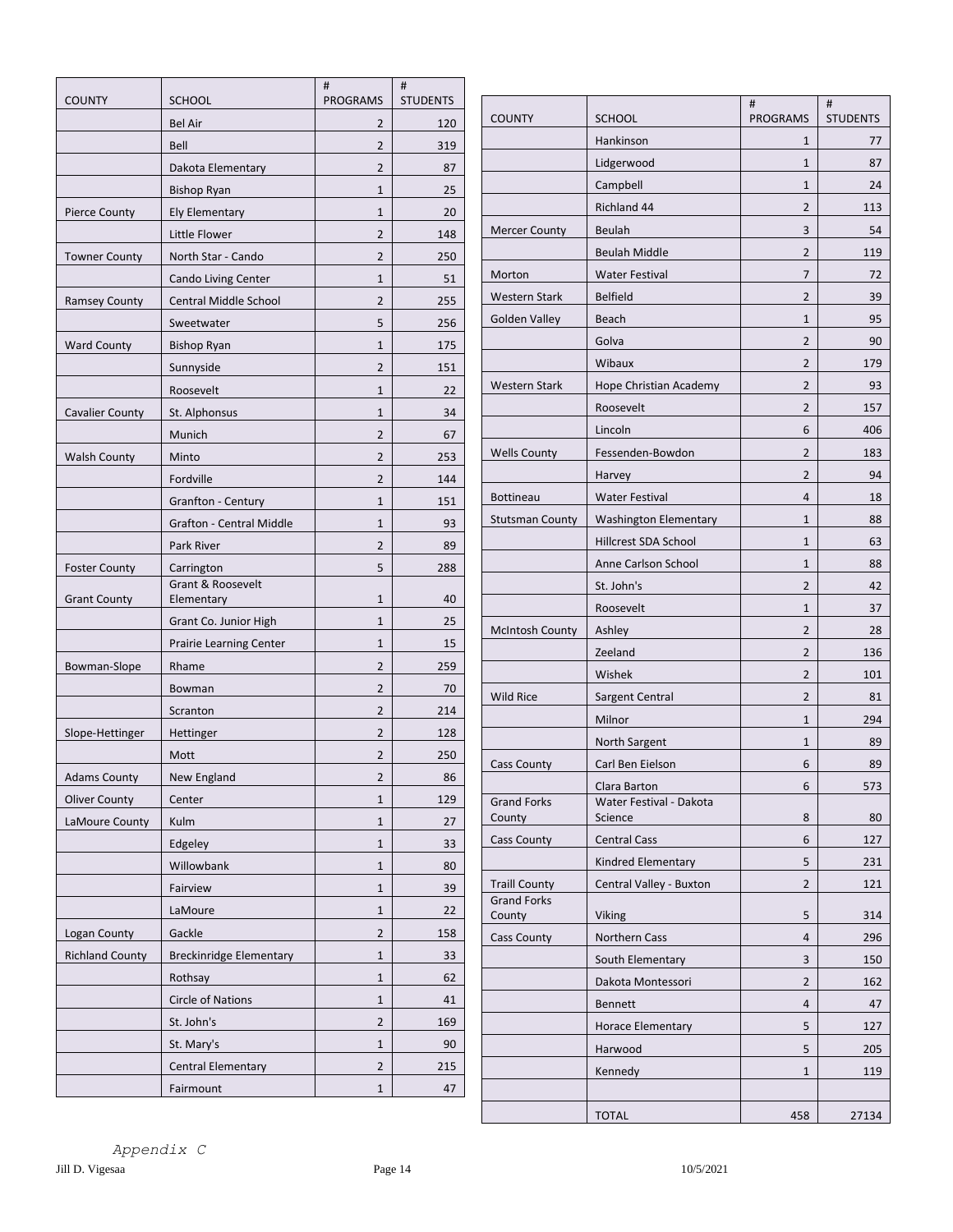## Foster County Soil Conservation District – Project TREES Cash Match Funds Support by County July 2017 through June 2018

| 150.00<br><b>Adams County SCD</b><br><b>Barnes County SCD</b><br>1,050.00<br>Bowman-Slope SCD<br>525.00<br><b>Burke County SCD</b><br>450.00<br><b>Burleigh County SCD</b><br>8,775.00<br><b>Cass County SCD</b><br>12,150.00<br><b>Cavalier County SCD</b><br>300.00<br><b>Eddy County SCD</b><br>75.00<br><b>Foster County SCD</b><br>450.00<br>Golden Valley SCD<br>225.00<br><b>Grand Forks County SCD</b><br>4,575.00<br>Griggs County SCD<br>37.50<br>Kidder County SCD<br>300.00<br><b>LaMoure County SCD</b><br>375.00<br><b>Logan County SCD</b><br>300.00<br><b>McIntosh County SCD</b><br>300.00<br><b>Morton County SCD</b><br>1,500.00<br><b>Mouse River SCD</b><br>300.00<br><b>Nelson County SCD</b><br>375.00<br>450.00<br><b>North Central SCD</b><br>North Dakota Association of SCD's<br>1,700.00<br>900.00<br>Pembina County SCD<br>225.00<br>Pierce County SCD<br>600.00<br><b>Ramsey County SCD</b><br><b>Richland County SCD</b><br>900.00<br>300.00<br>Slope-Hettinger SCD<br><b>Steele County SCD</b><br>37.50<br><b>Traill County SCD</b><br>150.00<br><b>Turtle Mountain SCD</b><br>150.00<br>975.00<br>Ward County SCD<br>West McLean SCD<br>300.00<br><b>Western Soil Conservation</b><br>1,800.00<br>Wild Rice SCD<br>225.00<br>300.00<br>Wilkin County SWCD<br><b>TOTAL</b><br>41,225.00 | Jul '17 - Jun 18 |
|-------------------------------------------------------------------------------------------------------------------------------------------------------------------------------------------------------------------------------------------------------------------------------------------------------------------------------------------------------------------------------------------------------------------------------------------------------------------------------------------------------------------------------------------------------------------------------------------------------------------------------------------------------------------------------------------------------------------------------------------------------------------------------------------------------------------------------------------------------------------------------------------------------------------------------------------------------------------------------------------------------------------------------------------------------------------------------------------------------------------------------------------------------------------------------------------------------------------------------------------------------------------------------------------------------------------------|------------------|
|                                                                                                                                                                                                                                                                                                                                                                                                                                                                                                                                                                                                                                                                                                                                                                                                                                                                                                                                                                                                                                                                                                                                                                                                                                                                                                                         |                  |
|                                                                                                                                                                                                                                                                                                                                                                                                                                                                                                                                                                                                                                                                                                                                                                                                                                                                                                                                                                                                                                                                                                                                                                                                                                                                                                                         |                  |
|                                                                                                                                                                                                                                                                                                                                                                                                                                                                                                                                                                                                                                                                                                                                                                                                                                                                                                                                                                                                                                                                                                                                                                                                                                                                                                                         |                  |
|                                                                                                                                                                                                                                                                                                                                                                                                                                                                                                                                                                                                                                                                                                                                                                                                                                                                                                                                                                                                                                                                                                                                                                                                                                                                                                                         |                  |
|                                                                                                                                                                                                                                                                                                                                                                                                                                                                                                                                                                                                                                                                                                                                                                                                                                                                                                                                                                                                                                                                                                                                                                                                                                                                                                                         |                  |
|                                                                                                                                                                                                                                                                                                                                                                                                                                                                                                                                                                                                                                                                                                                                                                                                                                                                                                                                                                                                                                                                                                                                                                                                                                                                                                                         |                  |
|                                                                                                                                                                                                                                                                                                                                                                                                                                                                                                                                                                                                                                                                                                                                                                                                                                                                                                                                                                                                                                                                                                                                                                                                                                                                                                                         |                  |
|                                                                                                                                                                                                                                                                                                                                                                                                                                                                                                                                                                                                                                                                                                                                                                                                                                                                                                                                                                                                                                                                                                                                                                                                                                                                                                                         |                  |
|                                                                                                                                                                                                                                                                                                                                                                                                                                                                                                                                                                                                                                                                                                                                                                                                                                                                                                                                                                                                                                                                                                                                                                                                                                                                                                                         |                  |
|                                                                                                                                                                                                                                                                                                                                                                                                                                                                                                                                                                                                                                                                                                                                                                                                                                                                                                                                                                                                                                                                                                                                                                                                                                                                                                                         |                  |
|                                                                                                                                                                                                                                                                                                                                                                                                                                                                                                                                                                                                                                                                                                                                                                                                                                                                                                                                                                                                                                                                                                                                                                                                                                                                                                                         |                  |
|                                                                                                                                                                                                                                                                                                                                                                                                                                                                                                                                                                                                                                                                                                                                                                                                                                                                                                                                                                                                                                                                                                                                                                                                                                                                                                                         |                  |
|                                                                                                                                                                                                                                                                                                                                                                                                                                                                                                                                                                                                                                                                                                                                                                                                                                                                                                                                                                                                                                                                                                                                                                                                                                                                                                                         |                  |
|                                                                                                                                                                                                                                                                                                                                                                                                                                                                                                                                                                                                                                                                                                                                                                                                                                                                                                                                                                                                                                                                                                                                                                                                                                                                                                                         |                  |
|                                                                                                                                                                                                                                                                                                                                                                                                                                                                                                                                                                                                                                                                                                                                                                                                                                                                                                                                                                                                                                                                                                                                                                                                                                                                                                                         |                  |
|                                                                                                                                                                                                                                                                                                                                                                                                                                                                                                                                                                                                                                                                                                                                                                                                                                                                                                                                                                                                                                                                                                                                                                                                                                                                                                                         |                  |
|                                                                                                                                                                                                                                                                                                                                                                                                                                                                                                                                                                                                                                                                                                                                                                                                                                                                                                                                                                                                                                                                                                                                                                                                                                                                                                                         |                  |
|                                                                                                                                                                                                                                                                                                                                                                                                                                                                                                                                                                                                                                                                                                                                                                                                                                                                                                                                                                                                                                                                                                                                                                                                                                                                                                                         |                  |
|                                                                                                                                                                                                                                                                                                                                                                                                                                                                                                                                                                                                                                                                                                                                                                                                                                                                                                                                                                                                                                                                                                                                                                                                                                                                                                                         |                  |
|                                                                                                                                                                                                                                                                                                                                                                                                                                                                                                                                                                                                                                                                                                                                                                                                                                                                                                                                                                                                                                                                                                                                                                                                                                                                                                                         |                  |
|                                                                                                                                                                                                                                                                                                                                                                                                                                                                                                                                                                                                                                                                                                                                                                                                                                                                                                                                                                                                                                                                                                                                                                                                                                                                                                                         |                  |
|                                                                                                                                                                                                                                                                                                                                                                                                                                                                                                                                                                                                                                                                                                                                                                                                                                                                                                                                                                                                                                                                                                                                                                                                                                                                                                                         |                  |
|                                                                                                                                                                                                                                                                                                                                                                                                                                                                                                                                                                                                                                                                                                                                                                                                                                                                                                                                                                                                                                                                                                                                                                                                                                                                                                                         |                  |
|                                                                                                                                                                                                                                                                                                                                                                                                                                                                                                                                                                                                                                                                                                                                                                                                                                                                                                                                                                                                                                                                                                                                                                                                                                                                                                                         |                  |
|                                                                                                                                                                                                                                                                                                                                                                                                                                                                                                                                                                                                                                                                                                                                                                                                                                                                                                                                                                                                                                                                                                                                                                                                                                                                                                                         |                  |
|                                                                                                                                                                                                                                                                                                                                                                                                                                                                                                                                                                                                                                                                                                                                                                                                                                                                                                                                                                                                                                                                                                                                                                                                                                                                                                                         |                  |
|                                                                                                                                                                                                                                                                                                                                                                                                                                                                                                                                                                                                                                                                                                                                                                                                                                                                                                                                                                                                                                                                                                                                                                                                                                                                                                                         |                  |
|                                                                                                                                                                                                                                                                                                                                                                                                                                                                                                                                                                                                                                                                                                                                                                                                                                                                                                                                                                                                                                                                                                                                                                                                                                                                                                                         |                  |
|                                                                                                                                                                                                                                                                                                                                                                                                                                                                                                                                                                                                                                                                                                                                                                                                                                                                                                                                                                                                                                                                                                                                                                                                                                                                                                                         |                  |
|                                                                                                                                                                                                                                                                                                                                                                                                                                                                                                                                                                                                                                                                                                                                                                                                                                                                                                                                                                                                                                                                                                                                                                                                                                                                                                                         |                  |
|                                                                                                                                                                                                                                                                                                                                                                                                                                                                                                                                                                                                                                                                                                                                                                                                                                                                                                                                                                                                                                                                                                                                                                                                                                                                                                                         |                  |
|                                                                                                                                                                                                                                                                                                                                                                                                                                                                                                                                                                                                                                                                                                                                                                                                                                                                                                                                                                                                                                                                                                                                                                                                                                                                                                                         |                  |
|                                                                                                                                                                                                                                                                                                                                                                                                                                                                                                                                                                                                                                                                                                                                                                                                                                                                                                                                                                                                                                                                                                                                                                                                                                                                                                                         |                  |
|                                                                                                                                                                                                                                                                                                                                                                                                                                                                                                                                                                                                                                                                                                                                                                                                                                                                                                                                                                                                                                                                                                                                                                                                                                                                                                                         |                  |
|                                                                                                                                                                                                                                                                                                                                                                                                                                                                                                                                                                                                                                                                                                                                                                                                                                                                                                                                                                                                                                                                                                                                                                                                                                                                                                                         |                  |
|                                                                                                                                                                                                                                                                                                                                                                                                                                                                                                                                                                                                                                                                                                                                                                                                                                                                                                                                                                                                                                                                                                                                                                                                                                                                                                                         |                  |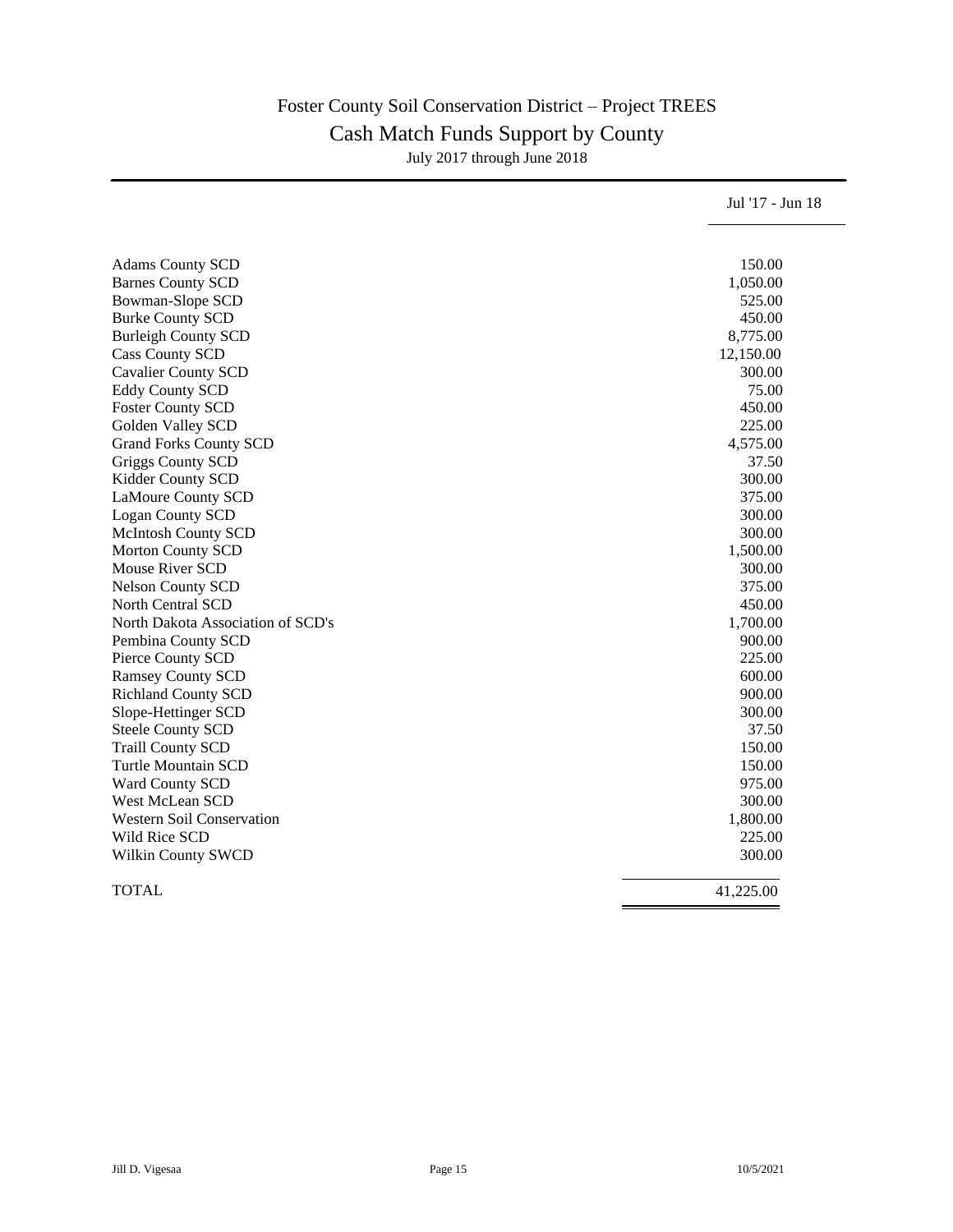#### *Appendix D*

## *DESCRIPTION OF PROGRAMS PRESENTED BY TOM GIBSON*

#### PROGRAMS IA AND IB

#### Ia Pete Bogg and the Amazing Water Machine

Designed for the K-3rd grade levels, this program begins the process of teaching students about the value of water in our lives. This knowledge and appreciation is the basis for future education about conservation and the impact of pollution. Pete Bogg is a cowboy who teaches the students about what can happen to water as it flows along a river. Examples of both point source and non-point source pollution are given (utilizing urban runoff, municipal waste and livestock waste runoff scenarios), which enter the river (a glass of water) and cause pollution (food coloring drops). Students are asked to give examples of what could be done to protect and conserve our water. The presenter



also gives examples. A small-scale distiller powered by a Bunsen burner it used to demonstrate and describe the water cycle to the students.

K-3rd Grade—30 Minutes in Length.



Ib "Water You Doing?"

This program is also designed for K-3 grade audiences and builds a broad basis for appreciation of why caring for our water resources is so important. Taking us back to the early 1800's with a historical perspective, a shy German immigrant "Gunnar" portrays the captivating struggle to obtain a good, clean constant source of water in the everyday life of the settler. He shares the intense feeling of the early settlers as they sought to protect and preserve their water resources. Those were the days of the TRUE reduce, reuse and recycle. As the younger students begin to grasp the fact that life without water

could not be possible, they are ready for the next step in learning more about personal responsibility and the higher level learning concepts of NPS pollution. K-3 Grade Levels—30 Minutes in Length.

## PROGRAM II

The was the first program developed by Independent Contractor Tom Gibson, prior to the NPS Grant. Entertaining for any age group, Sam Ting is a Norwegian who gets all dressed up to come and tell his American friends about the Weasel family. Utilizing good 'ol Norwegian humor, Sam teaches about adaptations and habitat of wildlife and closes with a high impact example of how non-point or point source pollution can affect wildlife and human resources. Students are left with the thought that humans must be responsible in the wise use of our natural resources.



K-12th Grade & Adult—60 Minutes in Length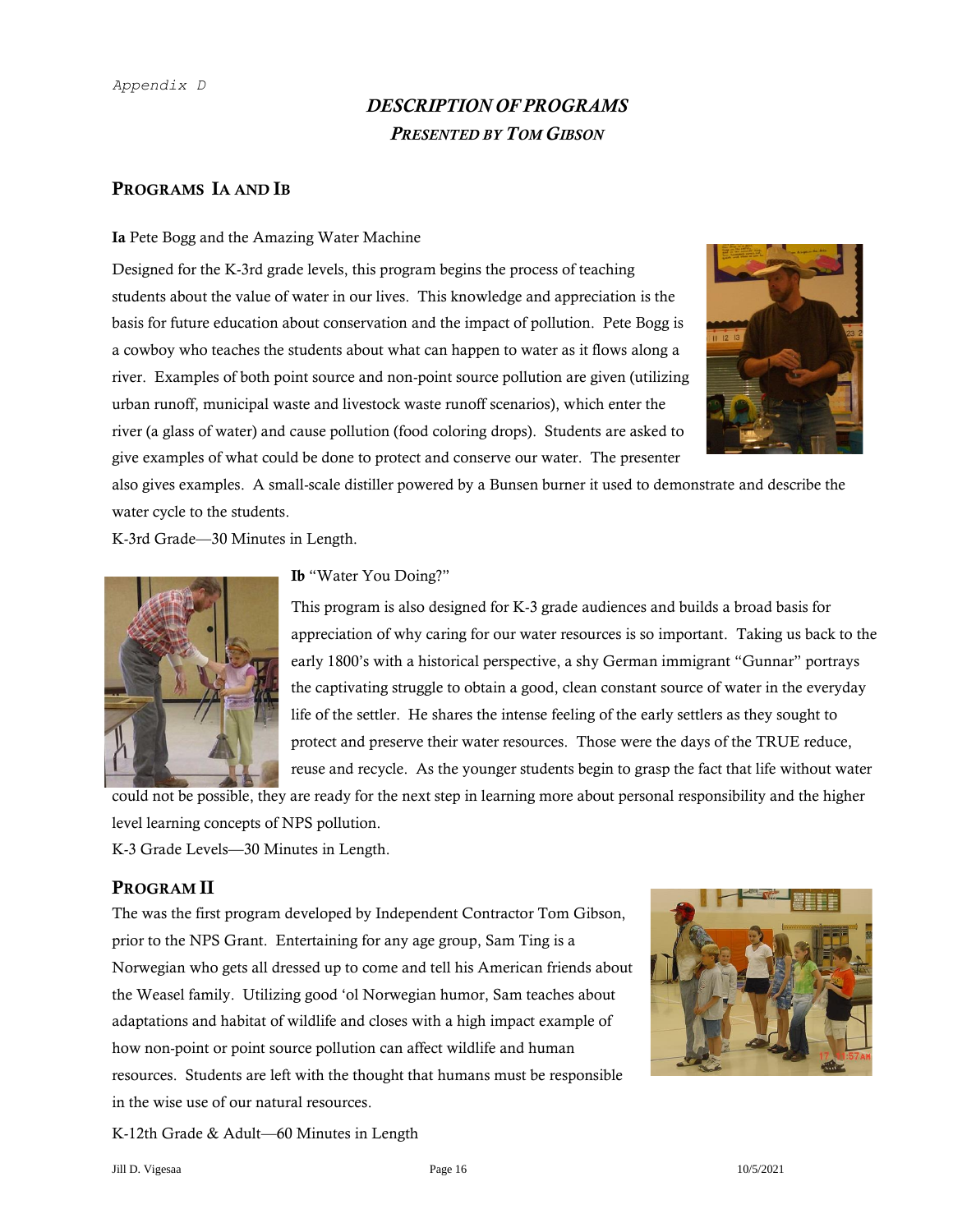## PROGRAMS IIIA AND IIIB



Designed for the 4th-6th grade levels, these programs have a game show format with host "Darin Ewe" awarding the students with "Conservation Bucks" for correct natural resource answers/decisions and "Common Cents" the incorrect choices or answers. The questions deal with a wide range of natural resource issues including wetlands and non-point source pollution. These programs are a perfect fit for the NPS Management Plan which encourages instruction in resource management including human, financial, soil, water, plant, animal, air

and culture. There are currently two separate versions of this high energy, motivating and highly requested program. 4-6 Grade Levels—50 Minutes in Length

## PROGRAM IV - "TRAVELING WITH LEWIS & CLARK"

The newest program in the series was developed to tie the natural resource message into a huge effort in the schools to feature Lewis and Clark curriculum. In order for programs to be utilized by the schools, a connection to current learning is essential. Therefore, it was the perfect opportunity to enhance the learning of students by making them more aware of the natural resources as our early explorers saw them and further encouraging them to value and

protect them yet today. Students experience a bit of the Lewis and Clark Expedition with "George Gibson." George Gibson was one of the nine men from Kentucky enlisted in the US Army to join the Corps of Volunteers for the North Western Discovery. The program takes the audience back to March 1805 at Ft Mandan and Pvt. Gibson is out hunting. As the program progresses, the older students may be given the opportunity to interact with Pvt. Gibson and try some trading. Students are fascinated by the hands-on learning and the closing



message builds upon the previous program goals of creating a desire within students to do their part to preserve and protect the water and soil resources for ourselves and future generations.

K-3 Grade Level Program—30 minutes in length

4-6 Grade Level Program—50 minutes in length